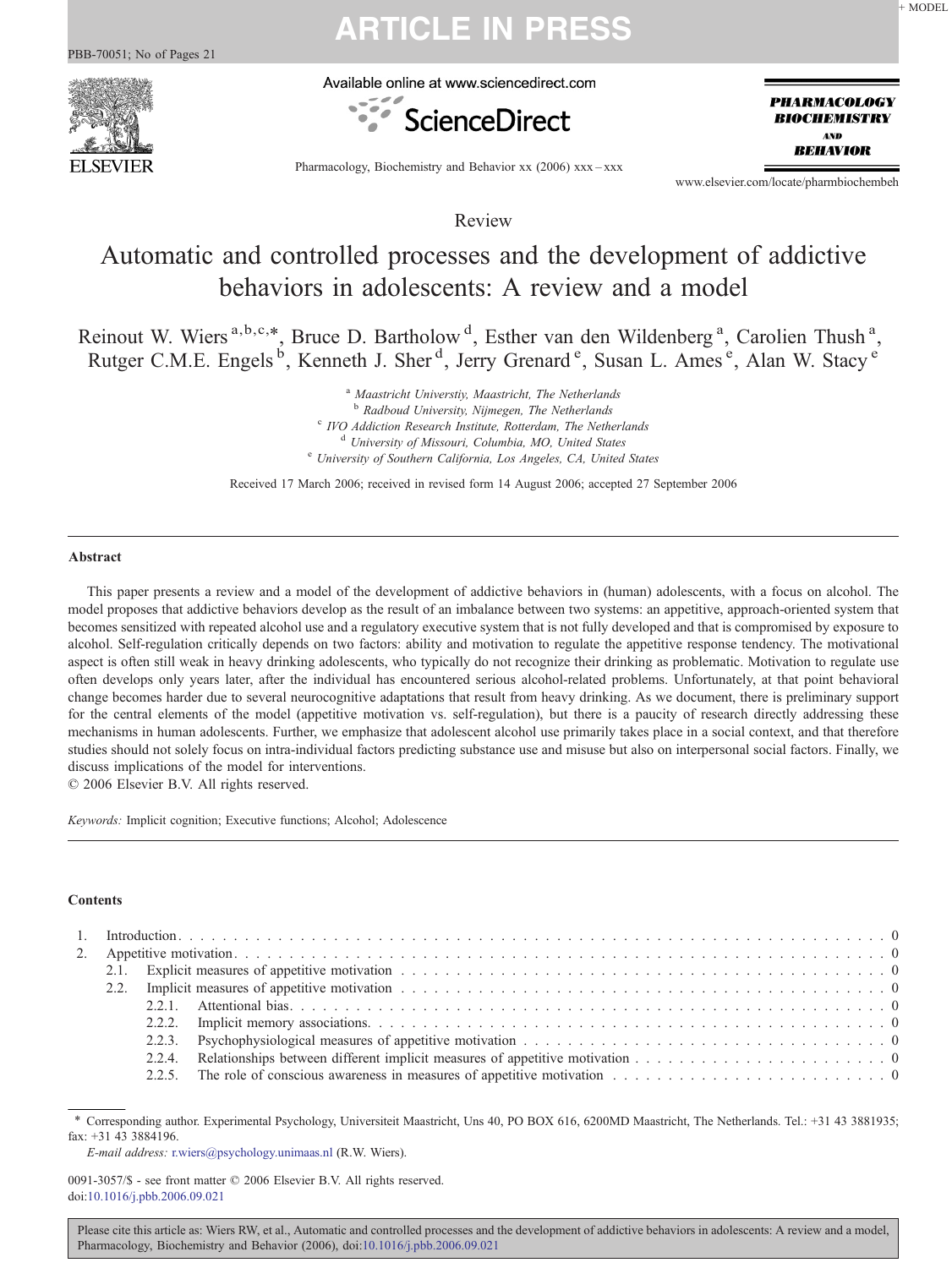2 R.W. Wiers et al. / Pharmacology, Biochemistry and Behavior xx (2006) xxx–xxx

#### 1. Introduction

This paper proposes a model for the development of addictive behaviors in (human) adolescents, with a focus on alcohol, the most popular drug among teenagers in many parts of the world [\(NIAAA, 2005](#page-18-0)). In most general terms, the model proposes that addictive behaviors develop as the result of an imbalance between two systems: (1) an appetitive, approachoriented system that becomes sensitized with repeated alcohol use, leading to relatively automatic action tendencies to approach alcohol (or other drugs), and (2) a regulatory executive system that is not fully developed until young adulthood and that is compromised by sufficient exposure to alcohol. In addition, there is evidence that the controlled regulatory processes are strongly weakened by the acute effects of alcohol, whereas more automatic, approach-oriented processes are not and can even be primed by drinking alcohol. Selfregulation does not only depend on ability to inhibit appetitive tendencies, an individual should also be motivated to do so. Usually, the motivation to regulate addictive behaviors is low in adolescents, because adolescents often do not recognize their alcohol and drug use as problematic. As our review will show, there is preliminary support for both central elements of the model (appetitive motivation vs. self-regulation), but it should be emphasized that there is a paucity of research directly addressing neurocognitive mechanisms involved in the development of addictive behaviors in (human) adolescents. The model is conceptually related to several other recent models of addictive behaviors that posit the importance of both sensitized reward processes and compromise inhibitory control as a result of prolonged alcohol or drug abuse (e.g., [Jentsch and Taylor,](#page-17-0) [1999; Robinson and Berridge, 2003; Volkow et al., 2003;](#page-17-0) [Lubman et al., 2004; Dawe et al., 2004\)](#page-17-0). The model we present differs from those earlier reviews primarily in terms of the research tradition on which it is based. Specifically, whereas previous reviews were based on the neurobiological animal literature (e.g., [Jentsch and Taylor, 1999; Robinson and](#page-17-0) [Berridge, 2003\)](#page-17-0), human neuroimaging and neuropsychological studies (e.g., [Volkow et al., 2003; Lubman et al., 2004](#page-20-0)) and personality research (e.g. [Dawe et al., 2004\)](#page-15-0), the present model is primarily based on behavioral and electrophysiological research in human adolescents and young adults, with a focus on recent studies that have tried to assess relatively automatic cognitive motivational processes. Throughout the paper, where

possible, we attempt to link the concepts and findings to underlying neurobiological mechanisms and models. We also devote attention to individual differences in relation to different aspects of the model, concentrating on data in which high-risk individuals like children of alcoholics (COAs) are compared with low risk controls. Intra-individual factors such as sensitized, appetitive response systems and a dysfunctional regulatory system are emphasized, but it is recognized that adolescent alcohol use is typically contextualized in social interactions in peer groups. Finally, we discuss implications of the model for intervention.

#### 2. Appetitive motivation

#### 2.1. Explicit measures of appetitive motivation

Much research has been focused on the prediction of alcohol use with explicit, self-report measures of appetitive motivation to consume alcohol. The pioneering work of Goldman and Brown and their colleagues on alcohol expectancies ([Brown](#page-15-0) [et al., 1980; Goldman et al., 1999](#page-15-0)), and the work by Cooper and colleagues on drinking motives ([Cooper, 1994; Cooper et al.,](#page-15-0) [1995\)](#page-15-0), are key examples of this approach. The general idea in these approaches is that individuals differ in their expected reinforcement from alcohol use and that the more an individual expects positive, beneficial effects, the more he or she will drink (cf. [Cox and Klinger, 1988](#page-15-0)). Positive expectancies and motivations to use alcohol are highly correlated (e.g. [Cooper](#page-15-0) [et al., 1995](#page-15-0)), and some have interpreted this as evidence that the two constructs are closely related [\(Goldman et al., 1999; Wiers](#page-16-0) [et al., 2006a;](#page-16-0) but there is some evidence that motives are a more proximal predictor of alcohol use than expectancies, e.g., [Cooper et al., 1995](#page-15-0)). Three basic types of explicit alcoholrelated cognitions have been distinguished on the basis of basic learning theory principles: Positive reinforcement (i.e., that alcohol use will produce positive outcomes), negative reinforcement (i.e., that alcohol use will alleviate negative affect), and negative expectancies (i.e., that alcohol use will produce negative outcomes). Whereas both positive and negative reinforcement cognitions are associated with increased drinking, negative expectancies serve to inhibit drinking ([Goldman](#page-16-0) [et al., 1999; Wiers et al., 2006a](#page-16-0)). Similarly, some motives to abstain or moderate drinking are associated with reduced alcohol use, especially those associated with religious or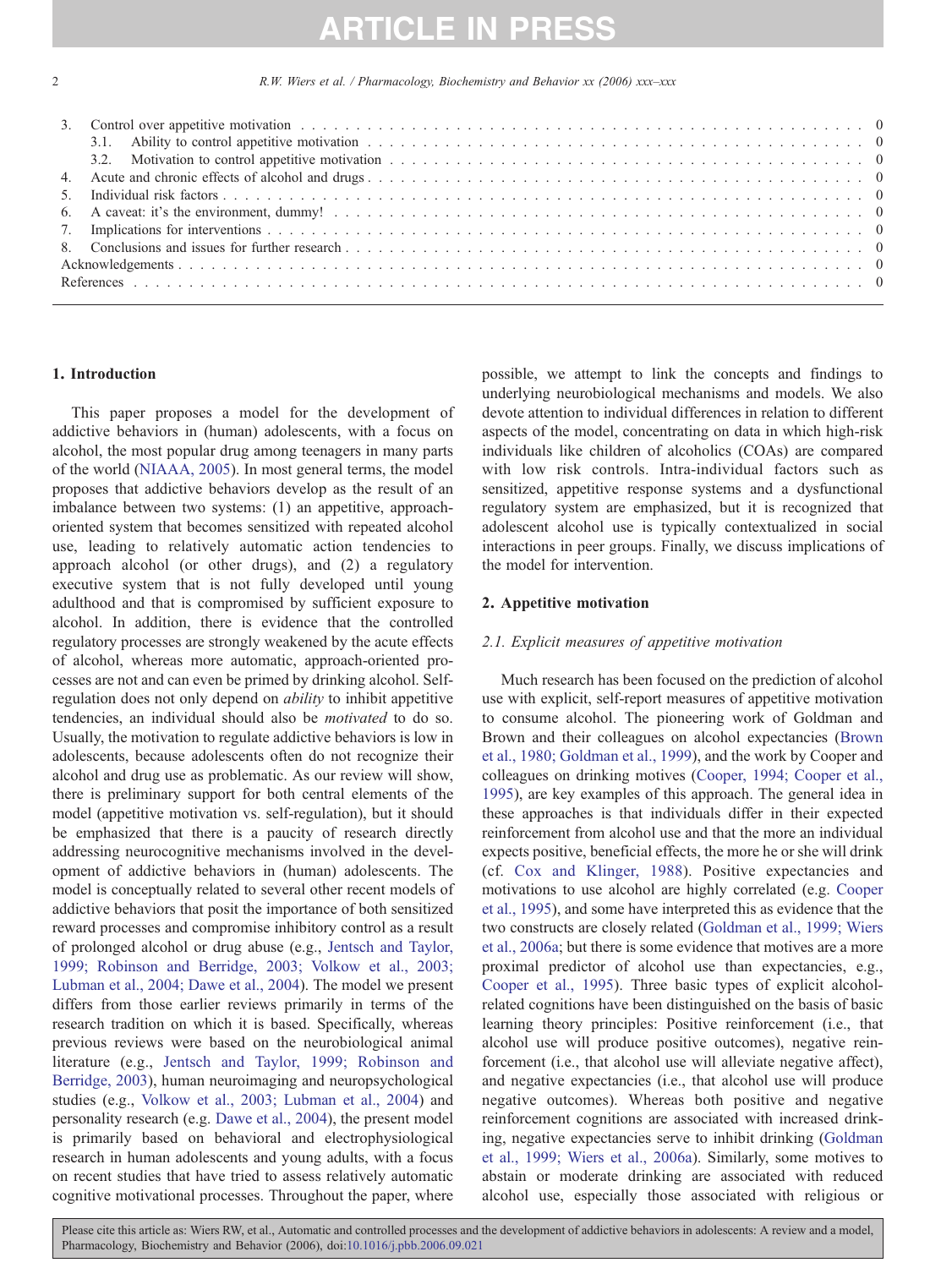cultural proscriptions [\(Chassin and Barrera, 1993; Maggs and](#page-15-0) [Schulenberg, 1998; Nagoshi, et al., 1994; Reeves and Draper,](#page-15-0) [1984; Stritzke and Butt, 2001\)](#page-15-0). However, some stated reasons for abstaining from or moderating drinking are, paradoxically, related to increased levels of consumption and problems ([Collins et al., 2000; Greenfield et al., 1989; Slicker, 1997\)](#page-15-0), presumably because they index aspects of dependence (e.g., loss of control and inability to abstain). Alcohol expectancies and motives are excellent correlates of alcohol use and problems in cross-sectional research (i.e., when both alcohol use and expectancies/motives are assessed at the same time), in some studies predicting up to 50% of variance ([Goldman et al., 1997,](#page-16-0) [1999; Wiers et al., 1997\)](#page-16-0). However, in prospective studies (i.e., when expectancies/motives are used to predict future alcohol use) the predictive power of expectancies and motives is much smaller [\(Jones et al., 2001; Goldman et al., 1999; Goldman and](#page-17-0) [Darkes, 2004](#page-17-0)). Moreover, once the variance associated with previous behavior (i.e. typical alcohol use) is statistically controlled, explicit expectancies and motives predict little unique variance in drinking behavior [\(Bot et al., 2005a; Engels](#page-15-0) [et al., 2005a,b; Goldman and Darkes, 2004; Sher et al., 1996;](#page-15-0) [Stacy, 1997\)](#page-15-0). However, the ability to predict prospectively, over and above previous drinking, increases with extended intervals between measurement occasions ([Sher et al., 1996; Sher and](#page-19-0)

#### 2.2. Implicit measures of appetitive motivation

[Wood, 1997\)](#page-19-0).

More recently, researchers have begun to use more indirect or implicit measures to study cognitive motivational processes in alcohol and drug use. We broadly distinguish between two classes of implicit measures: those that assess an attentional bias for alcohol or drugs, and those that assess implicit memory associations ([Wiers and Stacy, 2006; Wiers et al., 2006b\)](#page-20-0). Before introducing these classes of measures, it should be noted that the term "implicit cognition" is used both in relation to assessment and to the underlying processes [\(De Houwer, 2006;](#page-15-0) [Fazio and Olson, 2003\)](#page-15-0). The term "implicit" is sometimes used as an equivalent for the term "indirect" when referring to measurement techniques [\(Fazio and Olson, 2003](#page-16-0)). When one uses an implicit or indirect measure to assess an attitude or motivational tendency, the attitude or motivational tendency is indirectly inferred from behavior as opposed to being measured via self-report (e.g., asking people why they use alcohol or drugs or what outcomes they expect from their use). [De Houwer](#page-15-0) [\(2006\)](#page-15-0) argued that not only can measurement procedures be defined as implicit, but so too the outcomes of such procedures (i.e., what is measured). In this sense, the term "implicit" refers to a number of functional properties that largely but not fully overlap with "automatic" (see [Moors and De Houwer, 2006\)](#page-18-0). Importantly, although "implicit" has sometimes been equated with "unconscious", there is little evidence for most implicit measures used that people are not aware of what is measured ([De Houwer, 2006; Gawronski et al., 2006](#page-15-0)). However, there is evidence that implicit measures are harder to fake than explicit measures; that scores on implicit tests have unique power to predict spontaneous behaviors; and that people may be unaware

of the influence of their implicit associations on their behavior ([De Houwer, 2006; Gawronski et al., 2006](#page-15-0)). For our purposes here, the crucial aspect of implicit measures is that they provide the researcher with a measurement of the to-be-measured construct in a relatively automatic way, which we believe may better capture the implicit processes that underlie real-life behaviors (addictive behaviors, in this case) than do explicit measures. Note that our use of the term "implicit" refers to "relatively automatic assessment" of cognitive motivational processes and not to the stricter definitions used in the literature on implicit learning (e.g. [Shanks and St. John, 1996\)](#page-19-0) and unconscious perception (e.g. [Merikle and Daneman, 1998](#page-18-0)). Our use of the word implicit is closely related to definitions from research on implicit memory, which includes cases where verbal contents can come to mind (in fact, memory cannot be revealed in many tests unless it does come to mind). Yet many studies have shown that verbal contents can come to mind in the absence of conscious or deliberate recollection (see [Stacy and](#page-19-0) [Wiers, in press](#page-19-0)). In what follows, it may be assumed that the implicit measure was not unconscious in the sense that participants were not aware of what is measured ([De Houwer,](#page-15-0) [2006; Gawronski et al., 2006](#page-15-0)), unless explicitly stated that this was the case.

Many researchers have also proposed a distinction between implicit and explicit underlying processes. The general idea is that implicit processes are spontaneous, fast and can sometimes occur outside of conscious awareness, whereas explicit processes are deliberate, slow and require conscious awareness ([Evans, 2003; Greenwald and Banaji, 1995;](#page-16-0) [Kahneman, 2003; Smith and DeCoster, 2000; Strack and](#page-16-0) [Deutsch, 2004](#page-16-0)). Recent models have proposed that the fundamental difference between the two systems is that the implicit (or impulsive) system works through associational mechanisms only, while the explicit (or reflective) system works through propositional processes, which use elements of the same associative "database" as employed by the implicit system (e.g., [Gawronski and Bodenhausen, 2006; Strack and](#page-16-0) [Deutsch, 2004\)](#page-16-0). This difference is important: an association is "always true" once it is triggered, but a proposition can be true or false. To give an example, one can have a strong association between alcohol and sex, while knowing at the explicit level that one does not become sexier after drinking alcohol. Importantly, negations are the domain of propositional knowledge. This has implications for prevention: when we teach youth that alcohol does not make you sexier, it is likely that the "not" label attached to the association between alcohol and sex erodes over time, leaving a stronger association between alcohol and sex as the ironic, unintended result of this intervention ([Deutsch and Strack, 2006; Krank](#page-15-0) [and Swift, 1994\)](#page-15-0). Hence, intervention programs that focus on negative statements (e.g. "just say no"), may have ironic effects. This may be one of the reasons why one of the most often-used intervention programs (DARE) has consistently been found to be ineffective or even counterproductive ([Lynam et al., 1999](#page-17-0)).

Given these developments in basic cognitive and memory research and the fact that addictions strike many as a prime

Please cite this article as: Wiers RW, et al., Automatic and controlled processes and the development of addictive behaviors in adolescents: A review and a model, Pharmacology, Biochemistry and Behavior (2006), doi:[10.1016/j.pbb.2006.09.021](http://dx.doi.org/10.1016/j.pbb.2006.09.021)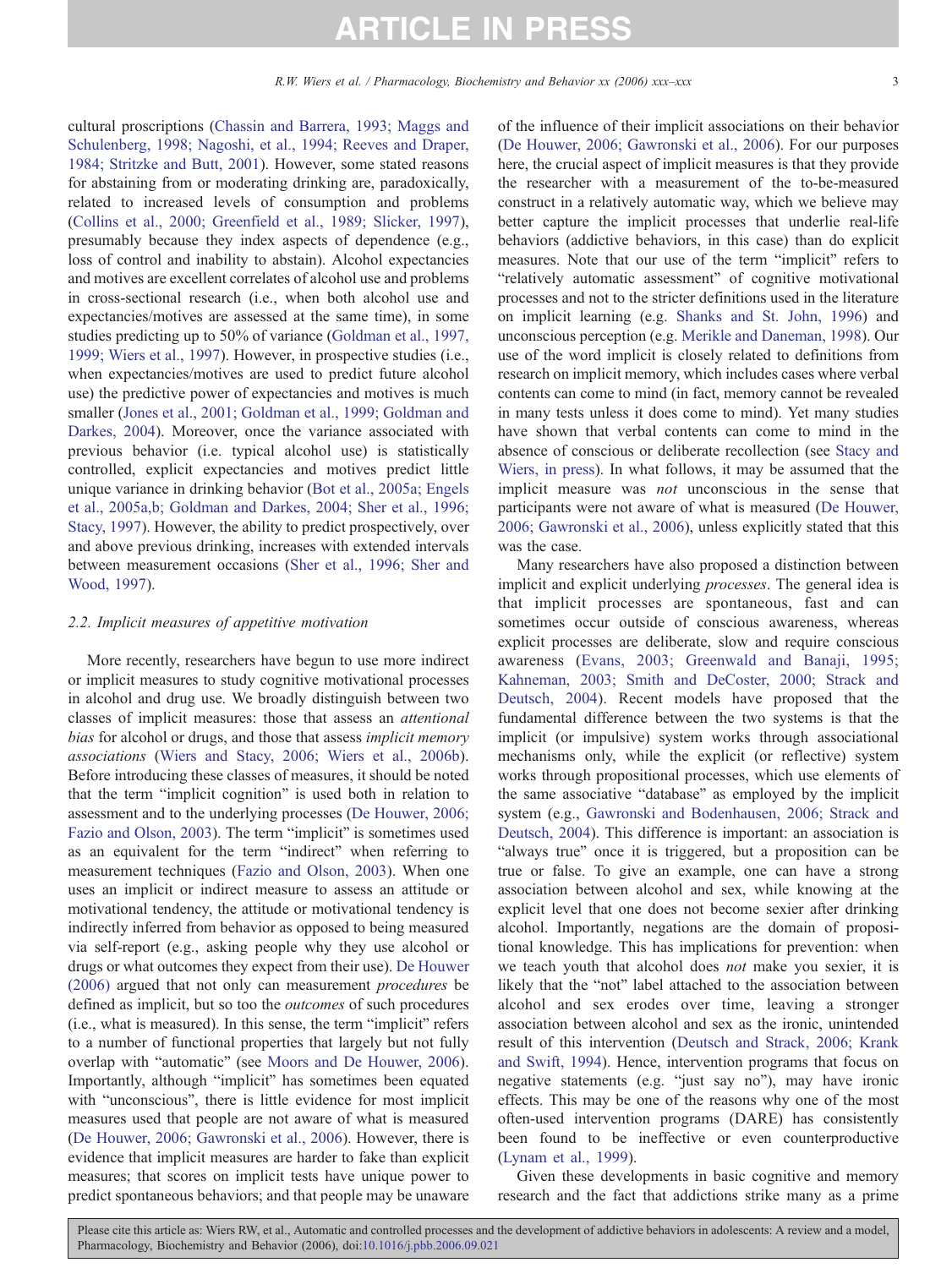example of an irrational behavior, it is not surprising that many researchers have recently formulated dual process models for the development of addictive behaviors. These models differ in their level of description and primary sources of inspiration: neurobiology (e.g. [Yin and Knowlton, 2006; White, 1996\)](#page-20-0); neuropsychology (e.g. [Bechara et al., 2006](#page-14-0)); cognitive psychology (e.g. [Evans and Coventry, 2006](#page-16-0)), and social psychology (e.g., [Deutsch and Strack, 2006\)](#page-15-0). The models also differ in the exact nature and number of systems proposed. However, at a more general level, all of these models describe at least two semi-independent systems: a fast associative "impulsive" system, which includes the automatic appraisal of stimuli in terms of their emotional and motivational significance that works through associations, and a slower "reflective" system that includes the controlled processes associated with conscious deliberations, emotion regulation and expected outcomes in propositional format. Finally, it is important to note that there is not a one-to-one relationship between implicit measures and implicit processes. In fact, recent studies indicate that oftenused implicit measures such as the Implicit Association Test (IAT, [Greenwald et al., 1998\)](#page-16-0) partly tap into automatic processes and partly into controlled processes (e.g., [Conrey](#page-15-0) [et al., 2005](#page-15-0)). Still, they appear to better tap into the automatic processes involved in addictive behaviors than explicit measures such as questionnaires because they are unlikely to involve self-perceptions of behavior.

#### 2.2.1. Attentional bias

A number of tasks have been developed in recent years to assess the extent to which drug-related cues capture or direct attention in drug users. Although the specific mechanisms tapped by these tasks tend to differ somewhat, the underlying principle guiding their use is the thesis that drug use and abuse episodes are set in motion via attention being directed to drugrelated cues in the environment ([Robinson and Berridge, 2003](#page-19-0)). However, it should be noted that the extent to which such attentional biases precede problematic alcohol and drug use or result from alcohol and drug involvement is as yet unclear (cf. [De Jong et al., 2006; Field and Eastwood, 2005; Wiers et al.,](#page-15-0) [2004, 2006b](#page-15-0)).

The best known test of drug cue-related attentional bias is the drug-Stroop test. As in the classical Stroop test [\(Stroop, 1935](#page-19-0)), the task of the participant in the drug-Stroop test is to name the color of words presented on a computer screen (or classically on a card) while attempting to refrain from reading the color words themselves. Substance abusers do this more slowly for words that are related to their substance of abuse (e.g. "beer" is colornamed more slowly than "barn", among alcohol abusers). This "drug-Stroop" effect has now been demonstrated for many drugs of abuse (see for a recent review, [Cox et al., 2006a,b](#page-15-0)). Basic research on attentional mechanisms distinguishes between different components of attention, including initial orienting to a stimulus and a later disengagement process ([Field et al., 2006\)](#page-16-0). The drug-Stroop test appears to primarily tap into the slower and more controlled disengagement process which is thought to be related to subjective craving ([Stormark et](#page-19-0) [al., 2000; Cox et al., 2006a,b\)](#page-19-0).

Other tests of attentional bias may better tap into the early orienting aspect of attention, such as the visual probe task [\(Field](#page-16-0) [et al., 2006\)](#page-16-0). In this test, two pictures are shown simultaneously on a computer screen, one drug-related and the other not. After a brief interval these pictures disappear and a target stimulus that the subject must identify appears behind either the drug-related picture or the neutral picture. Drug abusers have often (but not always) been found to detect the target stimulus more quickly when it appears behind the drug-related picture compared to the neutral picture (e.g., [Lubman et al., 2000; Townshend and](#page-17-0) [Duka, 2001\)](#page-17-0). This finding suggests that drug-related cues capture early selective attention in drug abusers, which facilitates responding to a target appearing in the same location. Other promising tests of attentional bias also have been developed, such as the flicker paradigm for inducing change blindness [\(Jones et al., 2002, 2003a,b](#page-17-0)). During this task, a display with different objects (alcohol-related and neutral) is presented for 250 ms on a computer screen. Then a mask is briefly presented, after which the initial visual scene is presented again for 250 ms with one object changed. This object can be alcohol- (or drug-) related or not. This sequence is repeated until the participant detects the changing object. [Jones](#page-17-0) [et al. \(2003a,b\)](#page-17-0) found that heavy drinkers detected an alcoholrelated change faster than a neutral change, a difference that was not seen in light drinkers. Jones et al. interpreted this result as evidence that heavy drinkers' attention is automatically grabbed and captured by alcohol-related cues, making it easier for them to detect changes associated with such cues and harder to detect changes in the neutral stimuli. Comparable results have been found for problem drinkers vs. social drinkers ([Jones et al.,](#page-17-0) [2006\)](#page-17-0). As yet, we know of very little research in which alcoholand drug-related attentional bias in adolescents has been studied (see [Zack et al., 2001,](#page-20-0) for an exception), let alone the development of attentional bias in relation to the development of alcohol or drug use. This clearly is an important issue for further research, as is the question of to what extent attentional bias is a causal factor in (or a close correlate of) the development of addictive behaviors (cf. [De Jong et al., 2006; Field and](#page-15-0) [Eastwood, 2005; Wiers et al., 2004, 2006b](#page-15-0)). This remains to be determined by experimental manipulation. A recent study presented suggestive evidence for a causal role of attention in craving: when attention of heavy drinkers was trained toward alcohol pictures an increase in craving and drinking was found and this was not the case in heavy drinkers in whom attention was trained away from alcohol ([Field and Eastwood, 2005,](#page-16-0) see also [Wiers et al., 2006b\)](#page-20-0).

#### 2.2.2. Implicit memory associations

There are two classes of measures that are used to assess implicit memory associations (note that "implicit" again refers to relatively spontaneous and automatic, not to "unconscious"): open ended memory association tasks and reaction time (RT) tasks. Stacy and colleagues have developed a variety of memory association tasks using indirect assessments that do not mention the target behavior directly [\(Ames and Stacy, 1998; Stacy et al.,](#page-14-0) [1996; Stacy, 1997](#page-14-0)). With these measures, participants are asked to give their (time-limited) first association to a variety of cues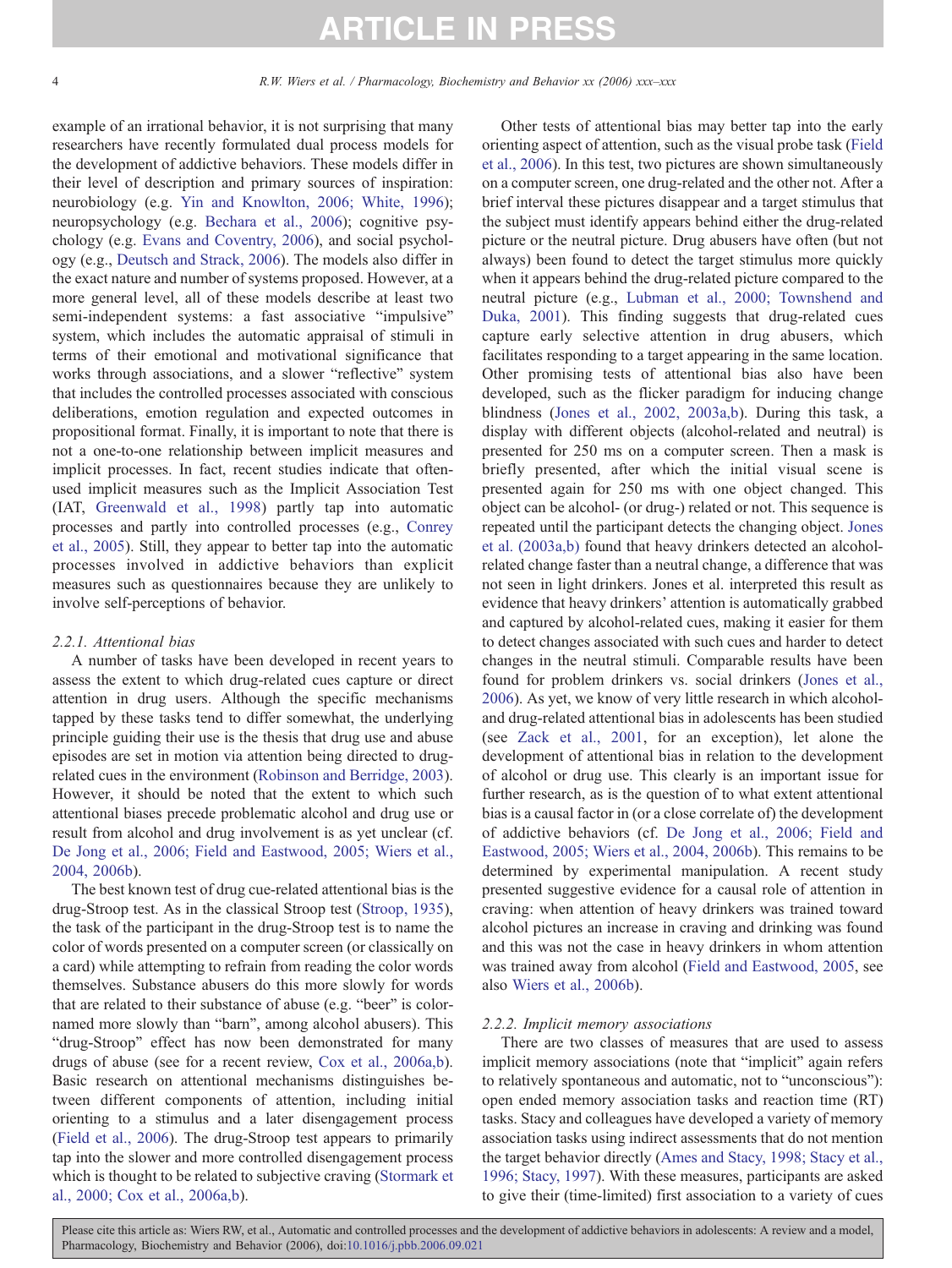chosen to implicitly activate memory associations associated with repeatedly performed behaviors (e.g., alcohol or drug use). These cues are either alcohol- or drug-related or not (e.g., Friday night vs. Thursday morning) and can consist of ambiguous words (e.g., draft), ambiguous phrases referring to affect (e.g. feeling good), or global situations (e.g. Friday night). Cues can also be combined (e.g. Friday–Night, feeling good……, the task is to fill in the first behavior one thinks of) to provide a more specific context for alcohol- and drug-related associations. In all cases, the indirect tests of word association used by Stacy and colleagues are modeled after indirect tests used in more basic research, which has demonstrated that they are capable of measuring associations in memory and an implicit, conceptual form of memory (see for a review and theoretical background, [Stacy et al., 2006](#page-19-0)). These indirect tests of word association also allow for a measure of cognition capable of assessing relative cognitions in competition with alternatives. Importantly, [Stacy](#page-19-0) [\(1997\)](#page-19-0) demonstrated that the extent to which participants' spontaneous associations to ambiguous cues were alcohol or drug (marijuana) related, was the best predictor of alcohol and marijuana use in a prospective study after controlling for previous use, relative to other (explicit) measures. This prospective finding for alcohol was recently replicated by [Kelly et al. \(in press\)](#page-17-0). A variety of studies among at-risk youth, college students, and drug offenders have now demonstrated the motivational relevance of the associations provided on these associative memory tasks in the prediction of alcohol and marijuana use, while controlling for a variety of potential confounders (e.g., [Ames et al., 2006; Ames and Stacy, 1998;](#page-14-0) [Stacy, 1997; Stacy et al., 1996\)](#page-14-0). In addition, in one study among at-risk youth, associative memory was found to mediate the predictive effects of sensation seeking on alcohol and marijuana use [\(Ames et al., 2005](#page-14-0)). Word association tests have been found to be among the most useful assessments of association in basic memory research (e.g., [Nelson and Goodmon, 2002; Nelson](#page-18-0) [et al., 2000\)](#page-18-0).

Wiers and colleagues have assessed memory associations through RT-tests, primarily using adapted versions of the Implicit Association Test (IAT, [Greenwald et al., 1998](#page-16-0)). The IAT is a timed classification test, where 2 target categories (e.g. alcoholic drinks vs. soft-drinks) are sorted in different combinations with two attribute-categories (e.g. positive vs. negative valence). Participants' task is to classify stimuli (words or pictures) as fast as they can, using two classification rules with two opposing response buttons. Participants first learn one rule (e.g. press left when the stimulus presented is an alcoholic drink and right when the stimulus is a soft-drink). They then learn the other classification rule (e.g. press left when the stimulus presented is a negative word and right when it is a positive word). Then the two rules are combined: press left when the stimulus is either an alcoholic drink or a negative word and right when the stimulus is either a soft-drink or a positive word. After this first combination phase, participants learn a reversed version of one rule (e.g., press left when the stimulus presented is positive and right when it is negative), followed by the other combination (press left when the stimulus is either an alcoholic drink or a positive word and right when the stimulus is either a soft-drink or a negative word). The IAT-effect is the difference in reaction time between the one sorting condition (i.e. alcohol/negative vs. soft-drink/positive) and the other sorting condition (alcohol/positive vs. soft-drink/negative). (The best way to understand the IAT is to try it out, see [www.](http://www.implicit.harvard.edu) [implicit.harvard.edu\)](http://www.implicit.harvard.edu).

[Wiers et al. \(2002\)](#page-20-0) combined alcoholic drinks and softdrinks with two basic emotional dimensions ([Lang, 1995\)](#page-17-0): positive–negative (valence) and arousal–sedation (arousal or activation). Perhaps surprisingly, they found much faster reaction times for the combination alcohol-negative (and softdrink/positive) than for the combination alcohol-positive (and soft-drink/negative), suggesting strong negative alcohol associations in both heavy and light drinkers (faster reaction times for one sorting condition over the other sorting condition is interpreted as a stronger association in memory for the faster condition, [Greenwald et al., 1998](#page-16-0)). This finding contrasted with the explicit positive attitudes of the same participants [\(Wiers](#page-20-0) [et al., 2002\)](#page-20-0). Subsequently, other studies using similar IATs have replicated this result ([De Houwer et al., 2004; Wiers et al.,](#page-15-0) [2005](#page-15-0)). The question arising from these consistent counterintuitive findings was whether the negative associations with alcohol found with the IAT represent something meaningful or an artifact of the IAT measurement procedure (e.g. [De Houwer,](#page-15-0) [2002; Rothermund and Wentura, 2004](#page-15-0)). For example, since the IAT is a relative measure, the repeated finding that alcoholic drinks and negative words are sorted faster together, could also be due to an association in the opposite sorting condition (i.e., soft-drink and positive). Further, it is conceivable that heavy drinkers hold both positive and negative associations with alcohol, which cannot be assessed with a bipolar measure comparing positive and negative associations. A third problem with the interpretation of IAT-effects is that they may reflect differences in salience between the categories [\(Rothermund and](#page-19-0) [Wentura, 2004](#page-19-0)). In case two salient categories are sorted together (e.g. alcoholic drinks and negative words), this may result in faster reaction times, irrespective of the actual memory associations. To test these alternative explanations, [Houben and](#page-17-0) [Wiers \(2006a\)](#page-17-0) tested a series of unipolar IATs, in which participants sorted alcoholic drinks together with positive, negative, arousal and sedation words (in balanced order, all in comparison with different matched neutral words). Half of the participants received soft-drinks as the opposite target category (as in previous work) and the other half of the participants received animals as irrelevant contrast category. In addition, half of the participants received the word "alcohol" as the relevant target condition, the other half the word "beer". The reason for this manipulation was that the word "alcohol" may have more negative connotations than "beer", because antialcohol campaigns typically use the word alcohol, while positive advertisements typically use a drink-category like beer. The target categories used (alcohol/beer × soft-drink/ animals) only significantly influenced the results for the associations with negative valence. Importantly, in all four conditions, alcoholic drinks were sorted fastest with negative valence (large effect size) than with neutral valence. In addition to the strong negative alcohol associations observed, participants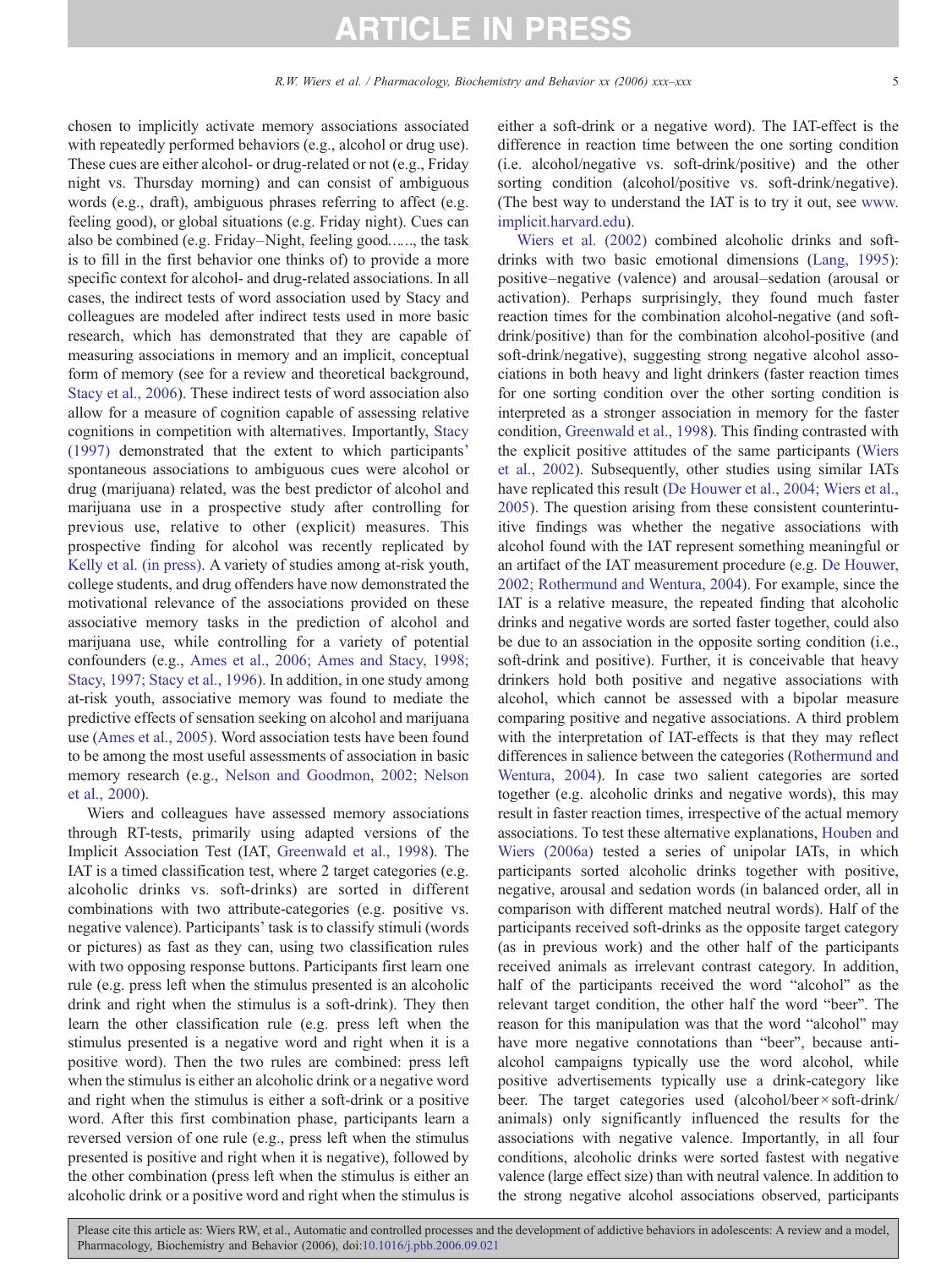demonstrated moderately strong positive associations with alcohol. Similarly, both unipolar alcohol-arousal associations and sedation associations were found, with the arousal associations being stronger. In two separate studies, it was demonstrated that figure–ground asymmetries, as assessed with a separate visual search task [\(Rothermund and Wentura, 2004](#page-19-0)) could partly but not fully account for the strong negative alcohol associations found with the IAT [\(Houben and Wiers, 2006a](#page-17-0), study 2; [Houben and](#page-17-0) [Wiers, 2006b\)](#page-17-0), and not for the alcohol-arousal associations ([Houben and Wiers, 2006a\)](#page-17-0). Together, these findings replicate and extend the earlier findings regarding alcohol associations assessed with the IAT ([Wiers et al., 2002, 2005\)](#page-20-0): heavy drinkers hold both negative and positive alcohol associations. In addition they hold both arousal and sedation associations with alcohol (see below).

The interpretation of the now often reported strong negative associations with alcohol using the IAT is not clear at this moment. This finding appears to be partly but not fully due to specific measurement issues of the IAT ([Houben and Wiers,](#page-17-0) [2006a,b\)](#page-17-0). A meaningful interpretation could be that original negative associations with alcohol and other drugs that are commonplace in children (e.g., [Wiers et al., 1998a](#page-20-0)) remain present in older adolescents and adults, and that more positive and arousal-related associations that adolescents and adults report develop next to the negative associations, creating (implicit) ambivalence ([Houben and Wiers, 2006a; Rudman,](#page-17-0) [2004; Wiers et al., 2006a;](#page-17-0) cf. [Wilson et al., 2000\)](#page-20-0). Preliminary tests with other measures support the idea that alcohol has both strong positive and negative associations ([De Houwer et al.,](#page-15-0) [2004; De Jong et al., in press\)](#page-15-0), as has been found for other ambivalent attitude objects [\(De Liver et al., in press](#page-15-0)).

On the arousal dimension, Wiers and colleagues have repeatedly found that heavy but not light drinkers associate alcohol with arousal, and that this association predicts alcohol use and problems, both cross-sectionally [\(Houben and Wiers,](#page-17-0) [2006a](#page-17-0)) and in a one month prospective study [\(Wiers et al.,](#page-20-0) [2002](#page-20-0) — in the latter study implicit associations predicted unique variance in drinking behavior above the explicit predictors, both did not after controlling for previous drinking). We hypothesized that alcohol-arousal associations could reflect the sensitization of the impulsive emotional system, as has been found in animal research ([Robinson and Berridge, 2003\)](#page-19-0). Note that the same has been hypothesized for other implicit measures of appetitive motivation, i.e. alcohol-approach associations ([Palfai and Ostafin, 2003](#page-18-0)) and for a drug-related attentional bias (e.g. [Franken, 2003\)](#page-16-0). In a recent study, we tested whether alcohol-arousal associations in heavy drinkers (assessed with a unipolar IAT as in [Houben and Wiers, 2006a](#page-17-0)) would reflect a heart-rate increase directly after rapid consumption of a large dose of alcohol (a putative measure of the psychomotor stimulant effects of alcohol, [Conrod et al., 2001](#page-15-0)). This was not the case: we found a negative correlation between alcohol-arousal associations and heart-rate increase after alcohol consumption ([Van den Wildenberg et al., 2006](#page-20-0)). This finding suggests that the alcohol-arousal associations most likely do not reflect an actual arousal response after drinking alcohol. Other evidence suggests that they reflect anticipatory appetitive arousal: arousal associations predicted cue-induced craving (Wiers et al, in [Krank et al., 2005](#page-17-0)) and the same has been reported for alcoholapproach associations ([Palfai and Ostafin, 2003](#page-18-0)). Together, these findings suggest that the alcohol-arousal and alcoholapproach associations more likely reflect a relatively automatic appetitive response to alcohol than a sensitized psychomotor stimulant response following alcohol consumption. But clearly more research is needed relating automatic associations to physiological responses to alcohol.

Finally, with respect to the assessment of approach action tendencies, it should be mentioned that a new measure has been employed recently, the Stimulus–Response Compatibility task (SRC). This test involves the approach or avoidance of a drugrelated stimulus on the screen of a manikin (a matchstick figure of a human being) which either approaches or avoids the drug or neutral stimulus ([Mogg et al., 2003](#page-18-0)). In one experimental block participants are requested to approach smoking stimuli by moving the manikin toward the smoking picture (the manikin appears under or above the picture) and to avoid neutral pictures. In the other experimental block this contingency is reversed (i.e. avoid smoking, approach control pictures). Reaction times for both response-assignments are compared. With this measure it was found that smokers were relatively fast to approach smoking cues in comparison with non-smokers ([Mogg et al., 2003; Field et al., 2005b](#page-18-0)) and this was related to attentional bias and urge to smoke ([Mogg et al., 2003\)](#page-18-0).

The studies discussed so far have assessed the implicit associations of light and heavy drinking students; in our own studies the majority of participants have been 18 and 19 yearolds (note that in The Netherlands the legal drinking age is 16). Hence, even though the majority of participants can be categorized as "older adolescents", the studies were not focused on adolescent drinkers per se. Recently, we have begun studying implicit associations in younger adolescents. [Thush and Wiers](#page-19-0) [\(in press\)](#page-19-0) assessed a variety of the IAT (Single Target IAT) in young adolescents (12–16 year-olds). In line with the model presented here, they found that in boys, implicit arousal associations positively and that explicit negative expectancies negatively predicted binge-drinking one year later. In a parallel study in the US and in The Netherlands, high-risk youth performed both some of the memory association measures developed by Stacy and colleagues and varieties of the IAT. Results from the US study ([Ames et al., in press](#page-14-0)) indicate that marijuana use was predicted by word associations and by marijuana-excitement associations assessed with the IAT (combining positive and arousal words and contrasted with neutral words). Hence, preliminary findings from quite different implicit methods of assessing memory associations in youth support the idea that relatively spontaneous memory associations play a role in the development of alcohol and drug use in adolescence (see also [Kelly et al., in press](#page-17-0)). This clearly constitutes an important domain for further research.

#### 2.2.3. Psychophysiological measures of appetitive motivation

Psychophysiological measures can also be used to indirectly assess appetitive motivational processes. These measures are also implicit in the sense that they infer a motivational state from an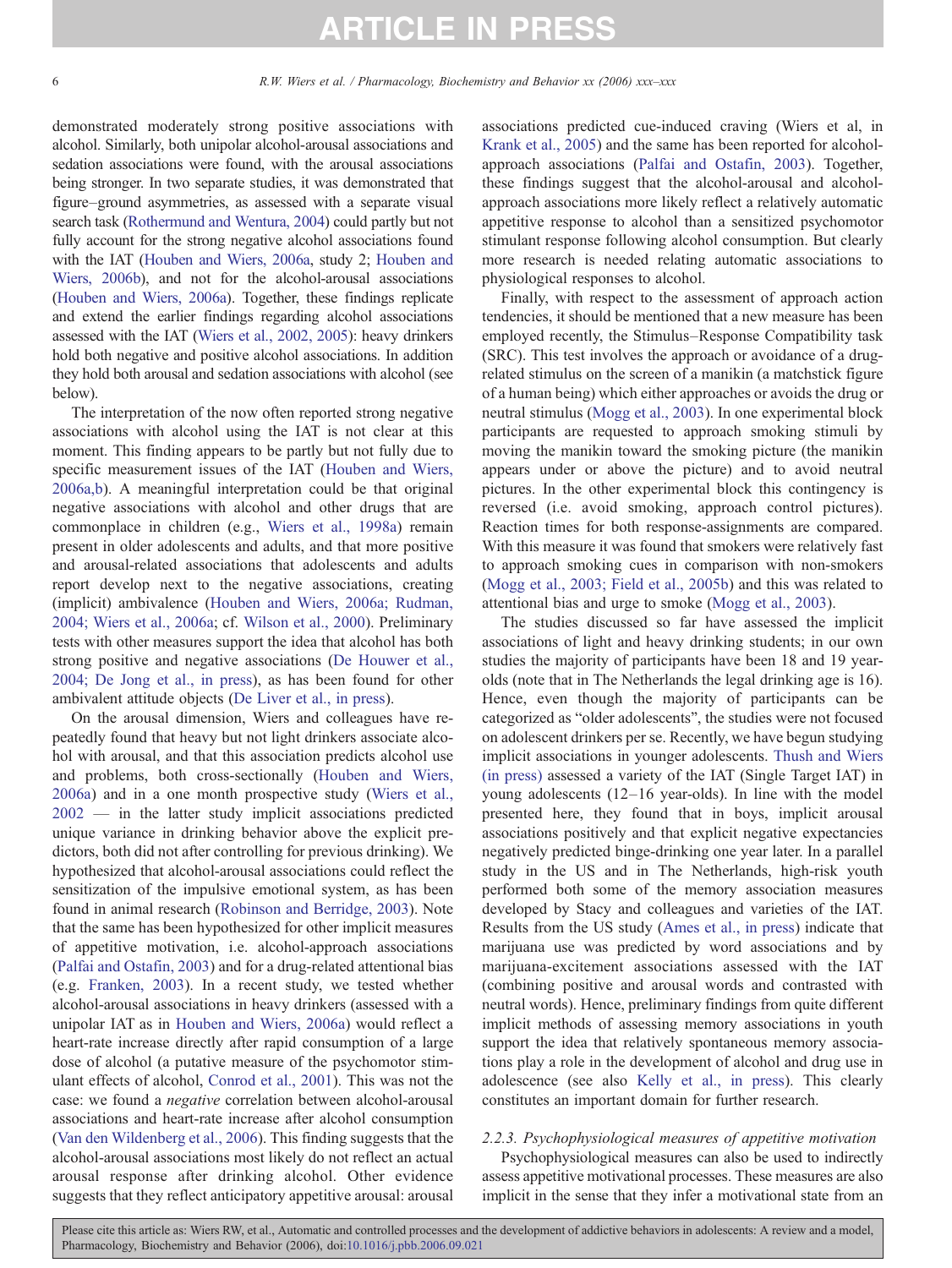experimental procedure, rather than asking participants to reflect upon their motivation (cf. [De Houwer, 2006; Wiers and Stacy,](#page-15-0) [2006](#page-15-0)). For example, eye-movement registration has been used to assess direction of visual attention toward drug cues [\(Field et al.,](#page-16-0) [2004a,b, 2006; Mogg et al., 2003](#page-16-0)). There is evidence that other psychophysiological measures also reflect appetitive reactions, such as the modulation of the startle response [\(Mucha et al.,](#page-18-0) [2006](#page-18-0)). This measure has been used to obtain a psychophysiological index of the affective valence of stimuli: pleasant stimuli attenuate the startle response, whereas unpleasant stimuli enhance the startle response (see [Lang et al., 1990](#page-17-0)). Most studies have reported attenuated startle responses in response to drug cues, suggesting appetitive responses ([Mucha et al., 2006\)](#page-18-0), and interestingly, this measure sometimes dissociates from subjectively reported reactions (e.g., alcoholics have been found to subjectively report avoidance reactions, while their startle potentiation indicated an appetitive response; [Grüsser et al., 2002](#page-16-0)).

Measures of brain functioning such as the electroencephalogram (EEG) can also provide useful indirect indices of appetitive and aversive motivation. Numerous studies have shown that frontal cortical areas are asymmetrically active in the presence of approach-related (left-frontal) and withdrawal-related (rightfrontal) stimuli, and that this asymmetrical activity predicts approach and withdrawal behaviors (e.g., [Davidson, 1992,](#page-15-0) [1995; Harmon-Jones, 2003, 2004\)](#page-15-0). This asymmetry is very robust and corresponds to both trait differences in approach and withdrawal tendencies (e.g., [Harmon-Jones and Allen, 1997;](#page-17-0) [Sutton and Davidson, 1997](#page-17-0)) and state (situational) fluctuations in approach and avoidance motivational states (e.g., [Harmon-](#page-17-0)[Jones and Sigelman, 2001\)](#page-17-0). Although some models posit that all positively-valenced stimuli elicit approach and all negativelyvalenced stimuli elicit avoidance (e.g., [Sutton and Davidson,](#page-19-0) [1997](#page-19-0)), other evidence indicates that negative experiences (e.g., anger) are associated with approach behavior and increased leftfrontal cortical activation (see [Harmon-Jones, 2003](#page-16-0)), suggesting that frontal cortical asymmetry reflects motivational direction (i.e., approach vs. avoidance) rather than emotional valence (i.e., positivity vs. negativity). Thus, even though behavioral implicit measures such as the IAT consistently show that both heavy and light drinkers associate alcohol with negative valence, it could be that heavy drinkers experience more left-frontal cortical activation in the presence of alcohol-related cues than do more moderate drinkers, reflecting their increased motivation to drink. To date, however, research on addiction has largely ignored this measure (but see [Ehlers et al., 2001](#page-16-0)).

When EEG recordings are time-locked to the repeated presentation of stimuli, event-related brain potentials (ERPs) are generated (see [Fabiani et al., 2000](#page-16-0)). Whereas background EEG provides information about tonic motivational states, ERPs reflect phasic changes in brain activity corresponding to cognitive processing of particular stimuli. The P300 component of the ERP is particularly relevant for assessing neural responses that could reflect substance-related motivational processes. P300 amplitude is known to increase along with the motivational relevance or emotional salience of a stimulus ([Ito et al., 1998; Schupp et al., 2000\)](#page-17-0). A few studies have shown that alcohol cues elicit increased P300 amplitude, and that this P300 response correlates with cue-induced craving, both in heavy social drinkers ([Herrmann et al., 2001](#page-17-0)) and in alcoholics ([Herrmann et al., 2000; Namkoong et al., 2004](#page-17-0)). While not conclusive, these data suggest that the P300 may reflect a relevant motivational state in relation to alcohol use and misuse.

Recently, there have been rapid developments in a number of non-invasive brain imaging methods, including functional Magnetic Resonance Imaging (fMRI), and in application of these methods to the study of addiction (e.g., [Franken et al.,](#page-16-0) [2006\)](#page-16-0). The work of Tapert and colleagues has been important in using this methodology to study adolescent alcoholics (e.g. [Tapert](#page-19-0) [et al., 2003, 2004](#page-19-0)). Interestingly, Tapert and colleagues used an indirect method to assess brain responses to alcohol-related vs. neutral cues: rather than letting participants rate their subjective craving to alcohol-related stimuli in the scanner, participants had to indicate the number of words on the screen (the same word was printed one, two, three or four times). These words were alcoholrelated or neutral (using blocked presentation). The differences in brain responses between these blocks were compared between the alcohol dependent and control subjects, resulting in a number of differentially activated brain areas [\(Tapert et al., 2004\)](#page-19-0). Increased subjective craving after the task was uniquely related to increased Brain Oxygen Level Dependent (BOLD) responses in the subcallosal cortex, a limbic area including the Nucleus Accumbens, suggesting that the automatic activation of limbic systems involved in appetitive motivation concerns an important element in alcohol and drug use motivation. According to some theorists, this activation can (but does not necessarily) reach conscious awareness to influence behavior ([Berridge, 2001; Robinson and](#page-15-0) [Berridge, 2003; Winkielman et al., 2005](#page-15-0), see below).

Finally, it should be noted that approach and avoidance reactions can be viewed as a bipolar continuum, but that it is also possible that approach and avoidance reactions are based upon separate processes (e.g. [Cacioppo and Berntson, 1994; Gray,](#page-15-0) [1990; Frank and Claus, 2006\)](#page-15-0). This notion has been reiterated in relation to the development of addictive behaviors (e.g., [Baker](#page-14-0) [et al., 2004; Breiner et al., 1999; Wiers et al., 2006a](#page-14-0)). In support of this view, it has been demonstrated that the independently assessed (subjective) approach and avoidance tendencies uniquely predicted substance-related behaviors, both in young adults [\(Stritzke](#page-19-0) [et al., 2004\)](#page-19-0) and in adolescents [\(Curtin et al., 2005](#page-15-0)). This could provide a possible explanation for the relatively unreliable findings for many psychophysiological measures in cue-reactivity research (cf. [Glautier, 1999\)](#page-16-0): if both an appetitive and an aversive reaction can be triggered with an opposite effect on a psychophysiological measure, much variance can be expected due to individual differences and associative qualities of specific stimuli (e.g. aspects of a stimulus that highlight positive vs. negative aspects of drugs, cf. [Sherman et al., 2003](#page-19-0)). Clearly more research on this interesting subject is needed, and maybe new techniques (e.g. ERP, fMRI) will better be able to distinguish between appetitive and aversive processes in human cue-reactivity.

#### 2.2.4. Relationships between different implicit measures of appetitive motivation

Thus far, many different measures of appetitive motivation have been presented. An important next question is to what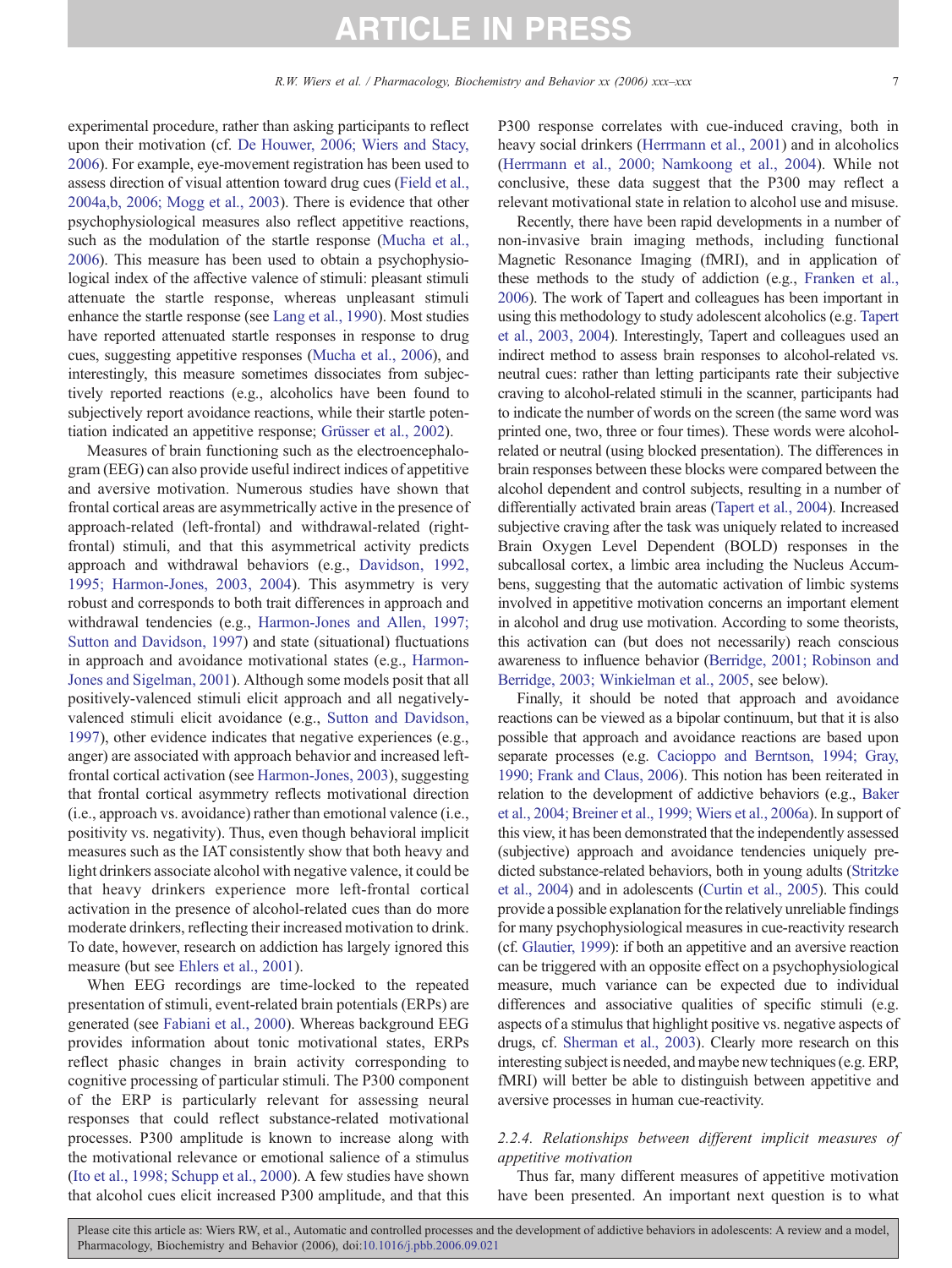extent these measures tap into a single appetitive motivational process or into different processes. As outlined earlier, many current dual process models propose that implicit and explicit processes can be distinguished, with the key difference being the representational format (associations vs. propositions, [Gawronski and Bodenhausen, 2006; Strack and Deutsch,](#page-16-0) [2004\)](#page-16-0). This does not imply that implicit and explicit measures of appetitive motivation are necessarily independent (in fact, the typical finding is a low positive correlation), but it does imply that they can differ (e.g. one can have an association, but not support the corresponding explicit proposition, see above) and that the two can respond differently to interventions (cf. [Wiers](#page-20-0) [et al., 2005, 2006b](#page-20-0)).

Less is known about the relationship between measures of attentional bias and measures of implicit memory associations. Theoretically, there are reasons to hypothesize a relationship between attentional processes and memory. First, some general theories in cognitive science consider the two to be closely related or "two sides of the same coin". For example, [Logan](#page-17-0) [\(2002\)](#page-17-0) provided a general theory of cognition that integrates memory and attention under the same general cognitive system. In this theory, attention and memory are seen as different manifestations of the same process. To [Cowan \(1988\)](#page-15-0), attention effects such as selective attention, and attentional bias, cannot occur without some system for coding perceptions. His theory postulates that a fast-acting memory process applies these codes to direct attention. For example, it is possible that automatic semantic or associative priming, known to operate very rapidly, may activate drug-related associations that steer further processing ([Stacy et al., 2004](#page-19-0)). Second, in general theories of mechanisms underlying different psychopathologies "current concerns" are an important concept [\(Cox et al., 2006a,b; Harvey](#page-15-0) [et al., 2004; Cox and Klinger, 2004\)](#page-15-0). This refers to a timebinding process that begins when the individual becomes committed to pursuing a goal and continues until the goal is attained or the person gives up the pursuit. "Time-binding" indicates that the current concern is an enduring neural process which goes on outside conscious awareness, and which "most likely periodically injects goal-related ideation into the person's stream of consciousness" [\(Cox et al., 2006a,b,](#page-15-0) p. 254–255). Current concerns influence contents of dreams and influence the allocation of attention (attentional bias is often interpreted as the expression of a current concern, [Cox et al., 2002, 2006a,b;](#page-15-0) [Harvey et al., 2004\)](#page-15-0). For a current concern to exert influence on cognitive processes, it needs to be represented in memory. Hence, there are clear theoretical reasons to hypothesize different measures of appetitive motivation should be positively correlated, including measures of attentional bias for a drug and measures of implicit associations. Further, within each category one also expects positive correlations.

What is the evidence? First, there is a remarkable paucity of research investigating the relationships between different measures of implicit appetitive motivation. Second, in other areas of psychology, it has been found that different implicit measures hardly correlate (e.g. [Bosson et al., 2000\)](#page-15-0), which appears to be at least partly due to measurement error ([Cunningham et al., 2001](#page-15-0)). Some research combined different measures of implicit appetitive motivation in the field of alcohol and drug use. [Field et al. \(2005a\)](#page-16-0) found a positive correlation between attentional bias (assessed with a visual probe task) and explicit evaluation of alcohol stimuli and between the explicit evaluation and automatic approach associations (assessed with the manikin task), but no direct correlation between attentional bias and automatic approach associations. All measures were positively associated with self-reported craving. This study may be interpreted as partial support for the general idea that these different measures could assess (different facets of) a general underlying construct: appetitive motivation to use alcohol. A recent study by [Van](#page-20-0) [den Wildenberg et al. \(2006\)](#page-20-0) assessed attentional bias (alcohol Stroop), and both approach and arousal associations with the IAT in heavy drinking students. Implicit approach associations assessed with the IAT (as in [Palfai and Ostafin, 2003\)](#page-18-0) correlated significantly with Stroop-interference scores, the correlation with arousal associations (assessed with a unipolar IAT, as introduced above, cf. [Houben and Wiers, 2006a\)](#page-17-0) was in the expected direction, but not significant  $(r=0.23, p=0.06$ one-tailed). Alcohol-approach associations were related to increased craving during the ascending limb of the Blood Alcohol Curve (BAC) and alcohol-arousal associations were correlated with alcohol-related problems. These data are generally in line with the idea that different implicit measures of appetitive motivation to drink assess different aspects of relatively spontaneous appetitive processes. A developmental study in adolescents using a selection of these measures in relation to the development of alcohol use and problems would be most interesting.

#### 2.2.5. The role of conscious awareness in measures of appetitive motivation

Until now there have been few investigations of reactions to subliminally presented alcohol- or drug-related stimuli (outside conscious awareness), as have been reported in anxiety research (e.g., [Mogg and Bradley, 1998; Ohman, 2002\)](#page-18-0). [Franken et al.](#page-16-0) [\(2000\)](#page-16-0) found no effects of subliminally presented heroin words in a drug-Stroop test, while a reliable drug-word interference effect was found for words which were presented long enough to reach conscious awareness. A recent review concluded that appetitive reactions are fundamentally different from anxious reactions, because addictive behaviors are associated with biases in later attentional processes (attentional disengagement), while for anxiety there is evidence of associations with very early attentional processes (initial orienting) which may occur outside awareness ([Field et al., 2006](#page-16-0)). There is evidence that attentional disengagement is related to subjective craving [\(Field](#page-16-0) [et al., 2006\)](#page-16-0) and conversely that the level of craving or deprivation affects late attentional processes, in the absence of effects on early attentional processes, both in normal appetitive processes (hunger, [Mogg et al., 1998](#page-18-0)), and in different craving states in addictive behaviors like smoking (e.g., [Field et al.,](#page-16-0) [2004b\)](#page-16-0) and alcohol use [\(Field et al., 2005a](#page-16-0)). The idea that some level of subjective awareness is a necessary component for cognitive and attentional biases to occur in alcohol and drug use is also supported by a recent review on nicotine conditioning in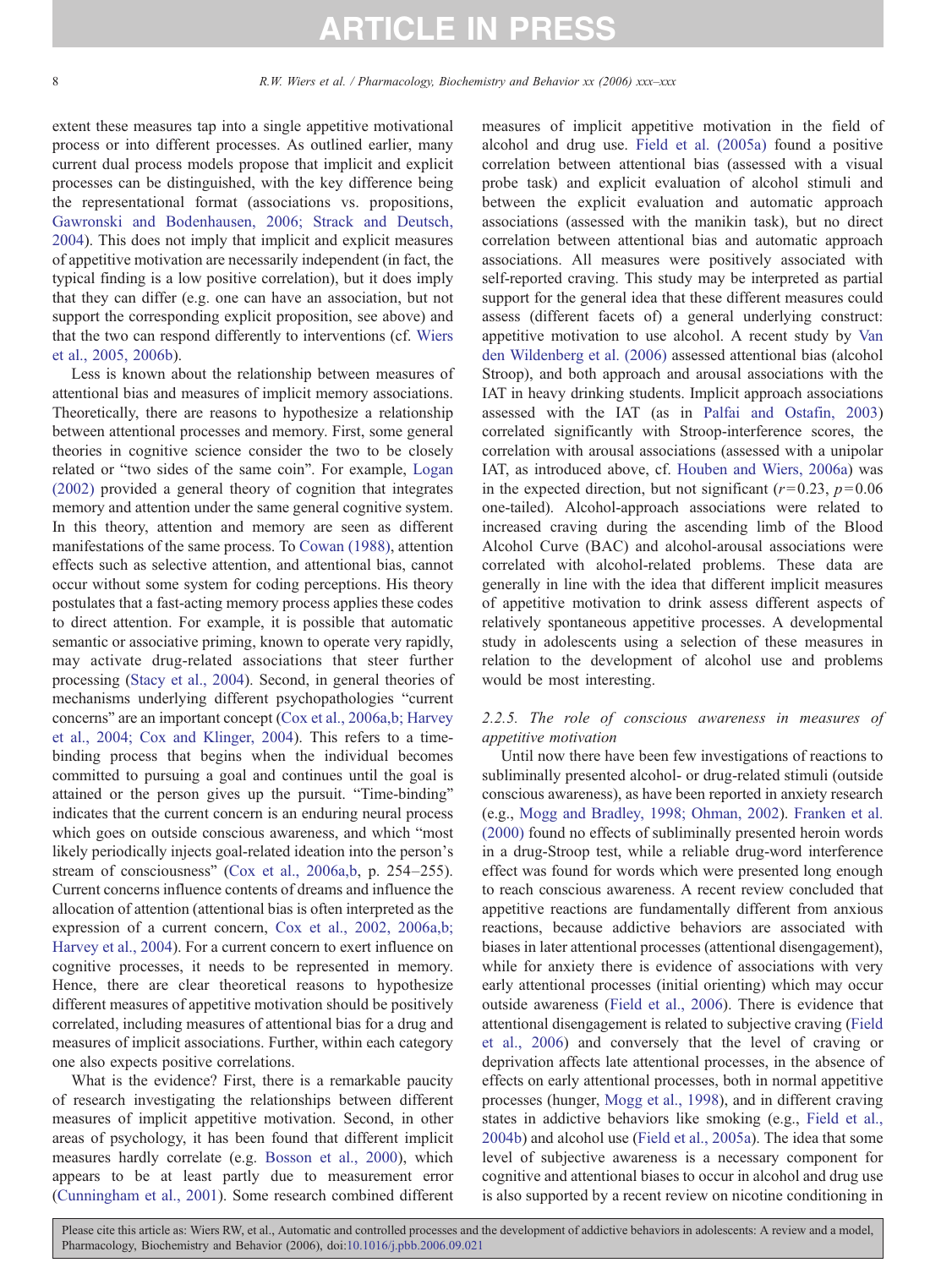<span id="page-8-0"></span>humans, which concluded that explicit awareness of contingencies is a necessary condition for the occurrence of a conditioned appetitive response ([Hogarth and Duka, in press\)](#page-17-0). Hence, the general picture that emerges from this literature is that attention and cognitive motivational mechanisms in alcohol and drug misuse are relatively slow in comparison to the fast operating mechanisms that play a role in anxiety disorders. This may be related to a stronger evolutionary pressure for detection of a threat as compared to an appetitive stimulus (cf., [Ohman,](#page-18-0) [2002](#page-18-0)).

However, some recent evidence undermines this clearcut conclusion. On the one hand, some studies have found evidence for preconscious processing of appetitive stimuli. [Ingjaldsson et](#page-17-0) [al. \(2003\)](#page-17-0) found that alcohol-related stimuli presented outside conscious awareness resulted in reliable changes in alcoholics' heart rates, but only in those alcoholics who scored high on craving for alcohol. Further, regarding normal appetitive states, [Winkielman et al. \(2005\)](#page-20-0) demonstrated in two studies that drinking motivation was influenced by the presentation of subliminal emotional faces (happy faces lead to stronger drinking motivation than neutral faces, which lead to stronger drinking motivation than angry faces), but only in those participants who were thirsty. Interestingly, in these individuals the change in drinking motivation occurred in the absence of a change in subjective mood. Hence, at least some studies have demonstrated preconscious effects for appetitive stimuli in participants for whom appetitive motivation was strong (thirst, craving). On the other hand, some recent fMRI studies have indicated that also for the detection of fear eliciting stimuli a minimal level of attention and awareness are necessary ([Pessoa](#page-18-0) [et al., 2005b, 2006](#page-18-0)), after controlling for individual differences in the ability to detect briefly presented stimuli ([Pessoa et al.,](#page-18-0) [2005a\)](#page-18-0).

In conclusion, the weight of the evidence indicates that attentional and cognitive processes which are important in addictive behaviors are "later" or slower than those in fear detection and anxiety, but at least some recent studies suggest that this difference should not be seen as absolute. In addition, there are a number of issues in studies on the role of subjective awareness in the processing of emotional stimuli, including subjective vs. objective criteria (e.g. [Merikle et al., 2001\)](#page-18-0) and individual differences in these abilities (see [Pessoa et al.,](#page-18-0) [2005a\)](#page-18-0). Again, it should be emphasized that the recent body of work on implicit cognitive motivational processes in addictive behaviors reviewed above, involves tests that do not exclude some level of awareness. Rather these tests attempt to assess a number of relatively spontaneous and automatic processes pertaining to addictive behaviors, as contrasted with the more deliberate processes that also are involved. The exact role of subjective awareness in these tests awaits further research [\(De](#page-15-0) [Houwer, 2006\)](#page-15-0), as does its role in addictive behaviors.

#### 3. Control over appetitive motivation

Once an individual has initiated drinking (and/or the use of other drugs) and as a result the appetitive motivation to use alcohol has increased (especially after exposure to drug cues), it becomes important whether he or she gives in to this impulse or controls it. In line with other dual process models in psychology (e.g. [Fazio, 1990; Fazio and Olson, 2003; Metcalfe and](#page-16-0) [Mischel, 1999; Payne, 2005\)](#page-16-0), we propose that there are two crucial factors which determine whether the impulse to drink or use drugs is followed or controlled: ability to inhibit (or to redirect attention or goals) and motivation to do so (see Fig. 1, and for many other examples of dual process models in addiction, see [Wiers and Stacy, 2006\)](#page-20-0).

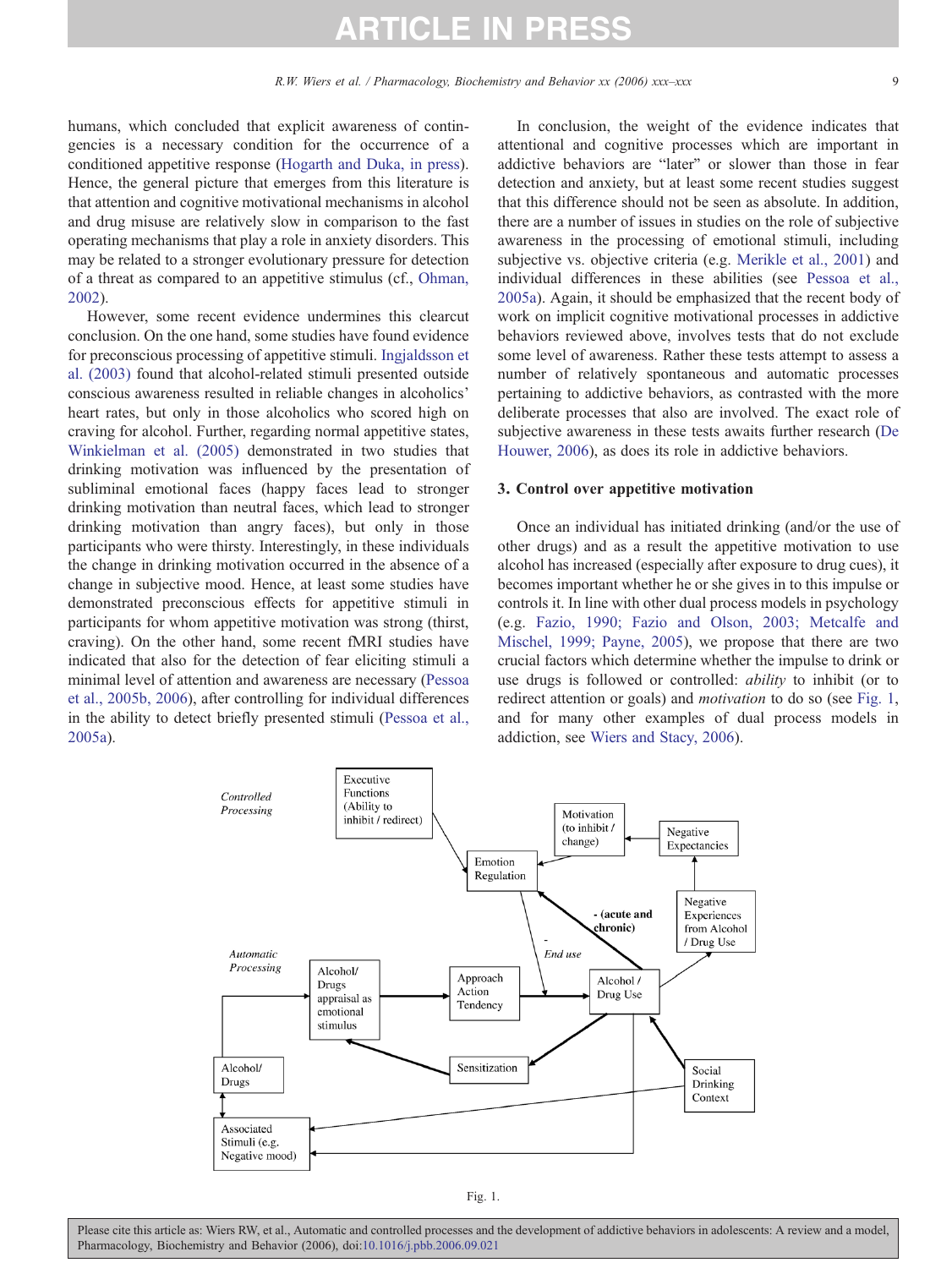#### 3.1. Ability to control appetitive motivation

The ability of controlled processes to moderate the impact of spontaneous affective reactions on behavior is an important component of emotion regulation (e.g. [Gross, 1998\)](#page-16-0), which is not yet fully developed during adolescence ([Forbes and Dahl,](#page-16-0) [2005\)](#page-16-0). This ability is also a central element of Executive Cognitive Functions (ECFs). Recent research suggests that attainment of ECF begins as early as age 1 and continues well into the second (e.g., [Anderson et al., 2001; Luciana et al., 2005;](#page-14-0) [Luciana and Nelson, 1998; Luna and Sweeney, 2004](#page-14-0)) or even the third [\(Luna et al., 2004](#page-17-0)) decade of life. The changes in frontal brain structure that occur in adolescence (e.g., [Rubia, et](#page-19-0) [al., 2000](#page-19-0)) coincide with increased executive control over behavior (e.g., [Benes, 2001; Luna and Sweeney, 2004; Luna et](#page-14-0) [al., 2001; Segalowitz and Davies, 2004](#page-14-0)). Contemporary models have identified three core executive abilities thought to underlie self-regulation: inhibitory control, working memory updating, and mental set shifting (see [Miyake et al., 2000\)](#page-18-0). Of these, inhibitory control and working memory updating are believed develop most strongly in adolescents (see [Luna et al., 2004;](#page-17-0) [Segalowitz and Davies, 2004\)](#page-17-0) and both have been associated with the development and maintenance of addictive behaviors (see [Bartholow et al., 2003a; Fillmore and Vogel-Sprott, 2006](#page-14-0)).

Recently, a distinction between "cool" and "hot" ECFs has been proposed [\(Metcalfe and Mischel, 1999](#page-18-0)). "Cool" ECFs are assessed with relatively abstract decontextualized tasks such as the Stop task [\(Logan et al, 1984\)](#page-17-0) and are associated with the dorsolateral prefrontal cortex. "Hot" ECFs are assessed with tasks that involve affective processes, assessed with tasks such as the Iowa Gambling Task ([Bechara et al., 1997\)](#page-14-0) and are associated with activity in the orbital and medial prefrontal cortex [\(Castellanos et al., 2006\)](#page-15-0). Both types of inhibitory processes may be relevant for the development of addictive behaviors (see also [Bechara et al., 2006](#page-14-0)).

Different psychophysiological measures have been proposed to reflect the development of ECFs, such as heart-rate variability (e.g., [Hansen et al., 2003; Thayer and Lane, 2000\)](#page-16-0) and ERPs. A number of ERP components have been specifically associated with particular executive functions. Broadly, the amplitude of the P300 component is believed to index working memory updating ([Donchin and Coles, 1988](#page-16-0)), and the N2 and negative slow wave (NSW) components are believed to reflect conflict and control processes associated with inhibition of dominant responses [\(Curtin and Fairchild, 2003; West and Alain, 2000](#page-15-0)). Additional conflict and control processes are reflected in the amplitude of the error-related negativity (ERN) and error positivity (Pe), a set of components that occur immediately after an incorrect response in many tasks (see [Holroyd and Coles,](#page-17-0) [2002; Vidal et al., 2000\)](#page-17-0). [Segalowitz and Davies \(2004\)](#page-19-0) have described a useful strategy for using ERPs to chart frontal lobe development. The approach involves obtaining ERP measures of regional brain activation, correlating these measures with behavioral indicators of the development of ECF, and charting these relations through ontogenesis.

Recent fMRI studies have provided additional information regarding the neural substrate underlying the regulation of emotional responses, including appetitive responses (e.g. [Ochsner and Gross, 2005](#page-18-0)). These regions are known to be important for a number of executive abilities and have been hypothesized as important sites of ethanol action in the brain that might underlie alcohol-induced deficits in ECF (see [London et al., 2000;](#page-17-0) cf. [Bartholow et al., 2003a](#page-14-0)). Several studies have indicated that right ventral lateral prefrontal cortex activation is related to control over fast evaluative responses that are likely to be similar to impulsive appetitive associations. There is also evidence that another type of cognitive regulation (reappraisal strategies, which involves reinterpretation of the meaning of a stimulus) is associated with other brain systems, including lateral and medial regions of the prefrontal cortex ([Ochsner and Gross, 2005\)](#page-18-0). Different strategies that can be used to control automatic appetitive responses are outlined below.

In conclusion, many studies have documented that ECFs are still developing in late adolescence and early adulthood, which may make these processes especially vulnerable for alcohol and drug use at this age [\(Dahl, 2004; Dahl and Spear, 2004\)](#page-15-0). A number of neuropsychological tests have been developed to assess different aspects of ECFs, and various psychophysiological measures can reveal the neural underpinning of these functions. Important for present purposes are acute and longterm effects of alcohol and drugs on ECFs and individual differences in ECFs, which may be related to an individual's risk for developing problems with alcohol and other drugs. Both are discussed below.

#### 3.2. Motivation to control appetitive motivation

As indicated in the model, it is one thing to be able to regulate appetitive behavioral tendencies, it is another thing to also be willing to do so. We know of little systematic research on this topic, but it is our impression from our own studies with highrisk youth that the large majority of potential participants do not see themselves as having a problem, or even as being at risk for developing a problem, even though their scores on standardized questionnaires indicate otherwise. For this reason, studies in which we advertised with "an intervention" in youth have been largely unsuccessful in recruitment (e.g., Thush et al. in [Stewart](#page-19-0) [et al., 2005,](#page-19-0) see also [Thush et al., this issue](http://dx.doi.org/doi:10.1016/j.pbb.2006.07.023)). We have been more successful in recruiting heavy drinking youth by advertising "fun experiments about alcohol", not mentioning any intervention, even when in fact participants took part in an intervention study (e.g., [Wiers et al., 2005](#page-20-0)). In this study, we recruited 96 heavy drinkers in this way. Of these participants, 75% scored above clinical norms for an alcohol problem on the AUDIT (a score of 10 or higher) and average alcohol consumption was 30 drinks per week. We also assessed a family history interview, in which participants indicated for each first or second-degree relative whether they thought this person had an alcohol problem. In this context we also asked them to indicate this for themselves. The striking finding was that only one participant self-reported having an alcohol problem. Hence, the large majority of participants had an alcohol problem as indicated by their scores on standardized instruments but did not indicate so, when asked directly. To further illustrate the seriousness of the

Please cite this article as: Wiers RW, et al., Automatic and controlled processes and the development of addictive behaviors in adolescents: A review and a model, Pharmacology, Biochemistry and Behavior (2006), doi:[10.1016/j.pbb.2006.09.021](http://dx.doi.org/10.1016/j.pbb.2006.09.021)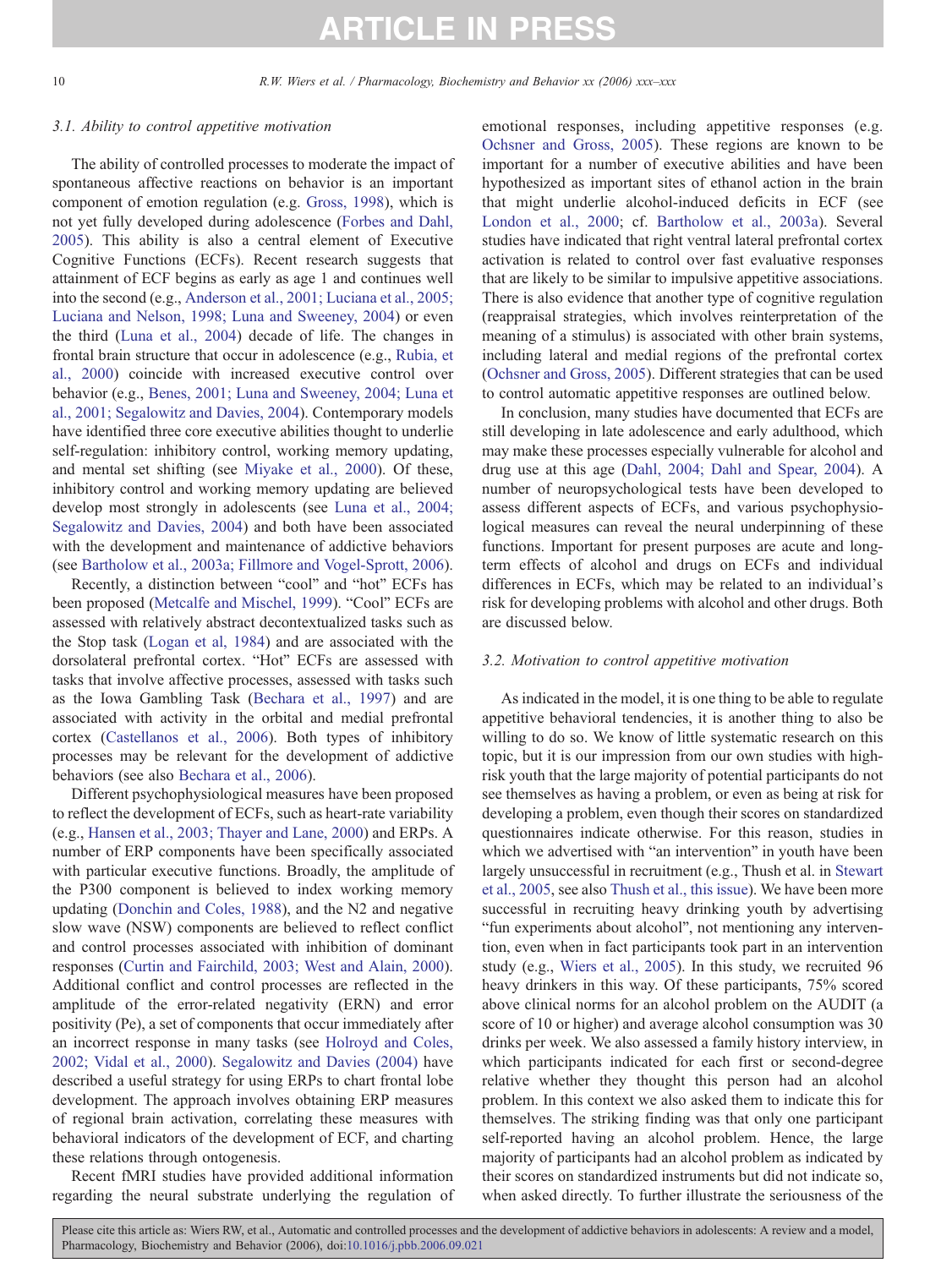alcohol problems in this sample, one of our four drop-outs was surely alcohol-related: the participant had cycled into a wall at night and was in the hospital during the second assessment.

This case-story also illustrates one of the few occasions in which adolescents may realize that their alcohol or drug use is problematic: directly following an alcohol-related accident. For this reason, recruitment at hospital first aid settings (especially at night during the weekend) has been shown to be a good strategy in adolescents and a good moment to use a motivational interview (e.g., [Monti et al., 1999\)](#page-18-0). There is some evidence for an important role of negative expectancies (of continued heavy use) in motivation to change behavior ([Jones and McMahon,](#page-17-0) [1998; Metrik et al., 2004,](#page-17-0) see below). In the absence of salient alcohol-related problems (and the acknowledgement that these problems are due to alcohol or drug use), adolescents are unlikely to inhibit appetitive motivation to drink, especially in (sub-)cultures where heavy drinking is the norm. Indeed, low motivation to change behavior has been found in heavy smoking adolescents (e.g. [Engels et al., 1998\)](#page-16-0) and in heavy drinking adolescents [\(Sher and Epler, 2004\)](#page-19-0). It should be noted that the impact of motivation to change is not only important in adolescent alcohol and drug use, but also in adults both in treatment and in spontaneous recovery (e.g. [Miller, 1998](#page-18-0)).

#### 4. Acute and chronic effects of alcohol and drugs

When consumption of alcohol and other drugs is seen as the result of a dynamic interplay between relatively spontaneous appetitive motivational processes on the one hand, and controlled regulatory processes on the other hand, it becomes important to consider what happens to both processes as a result of alcohol and drug use, while distinguishing acute and chronic effects.

Regarding acute effects, there is evidence that a small dose of alcohol primes appetitive motivational processes (e.g. [Glautier](#page-16-0) [et al., 1992; Mucha et al., 2006](#page-16-0)). For example, a priming dosage of alcohol increases the attractiveness of alcohol cues ([Jones](#page-17-0) [and Schulze, 2000; Duka and Townshend, 2004](#page-17-0)) and of smoking cues ([Palfai et al., 2000; Field et al., 2005b\)](#page-18-0). Meanwhile there is also increasing evidence that alcohol and many other drugs selectively impair controlled executive processes, particularly inhibitory control (see e.g., [Fillmore and Vogel-](#page-16-0)[Sprott, 1999, 2000; Fillmore et al., 1999,](#page-16-0) see for a recent review [Fillmore and Vogel-Sprott, 2006\)](#page-16-0). The numerous behavioral findings characterizing the detrimental effects of alcohol consumption on controlled processes have a counterpart in psychophysiological indices of cognitive control. In general terms, moderate doses of alcohol (typically ranging from .5 to 1.0 g/kg) attenuate the amplitude and increase the latency of ERP components associated with controlled cognitive processes. For example, [Curtin and Fairchild \(2003\)](#page-15-0) found that alcohol impaired Stroop-task performance and attenuated the amplitude of two ERP components, the N450 and the negative slow wave (NSW), which are associated with conflict and detection and engagement of regulative cognitive control processes, respectively. This finding suggests that alcohol-induced behavioral decrements in this task resulted from disruption of conflict

detection and control. [Bartholow et al. \(2006\)](#page-14-0) similarly found that alcohol increased inhibition failures in a stop-signal task ([Logan, 1994](#page-17-0)) and that these behavioral effects were correlated with decreased amplitude of the NSW component of the ERP. In another study, [Bartholow et al. \(2003b\)](#page-14-0) found that, relative to placebo, alcohol reduced the amplitude and increased the latency of the P300 component on high-conflict trials in a response conflict task (flanker task), suggesting that alcohol impaired conflict resolution processes (see also [Ridderinkhof](#page-19-0) [et al., 2002\)](#page-19-0). The extent to which alcohol affects the magnitude and timing of ERP components in adolescents is an important question for further research. This brief summary on acute effects suggests that consuming a moderate dose of alcohol can lead to continued drinking, for two reasons: an initial dose of alcohol tends to increase appetitive motivation to drink, and moderate intake produces a decrease in the ability to regulate behavior and control impulses. Together, these processes can prolong drinking episodes, particularly in adolescents with not yet fully developed regulatory processes.

In addition to these acute effects, there is also evidence indicating that the long-term effects of heavy alcohol and drug use are similar: appetitive motivational processes sensitize as a result of use [\(Robinson and Berridge, 2003\)](#page-19-0) and controlled regulatory processes are negatively affected, especially in case of alcohol or drug abuse during adolescence ([Dahl and Spear,](#page-15-0) [2004](#page-15-0)). Animal studies have revealed that alcohol exposure (especially at intoxicating dosages) impairs cognitive abilities more in adolescents than in adults (e.g., [Monti et al., 2005;](#page-18-0) [White et al., 2000; White and Swartzwelder, 2004\)](#page-18-0) and that this impairment is long-lasting. Studies involving human adolescents who chronically abuse alcohol have revealed deficits in executive abilities (e.g., [Brown et al., 2000](#page-15-0)) and abnormal patterns of brain activity during the performance of executive cognitive tasks [\(Tapert et al., 2004](#page-19-0)). In contrast, some evidence suggests that alcohol use disorder that begins during young adulthood has limited long-term effects on cognitive abilities ([Wood et al., 2002](#page-20-0)). Animal research suggests that chronic alcohol involvement in adolescence can have negative consequences for the maturation of a number of brain regions, including structures with extensive projections to prefrontal cortical areas that support ECF (e.g., [DeBellis et al., 2000;](#page-15-0) [White and Swartzwelder, 2004\)](#page-15-0). Taken together, these findings suggest that adolescent alcohol involvement can have lasting negative consequences for the development of ECF, which has implications for regulating the ability to inhibit appetitive motivation. In addition, this impairment may have a negative effect on social-cognitive functioning. For example, research shows that executive working memory updating is critical for normal social-cognitive functioning ([Macrae et al., 1999\)](#page-18-0). Executive control processes can override the automatic operation of preexisting cognitive schemas when perceivers encounter novel situations (e.g., [Baddeley et al., 2001;](#page-14-0) [Baddeley and Logie, 1999; Norman and Shallice, 1986\)](#page-14-0). Unexpected behaviors trigger neural working memory updating mechanisms ([Bartholow et al., 2003\)](#page-14-0), resulting in better recall of expectancy-violating compared with expectancy consistent information (for reviews see [Stangor and McMillan, 1992;](#page-19-0)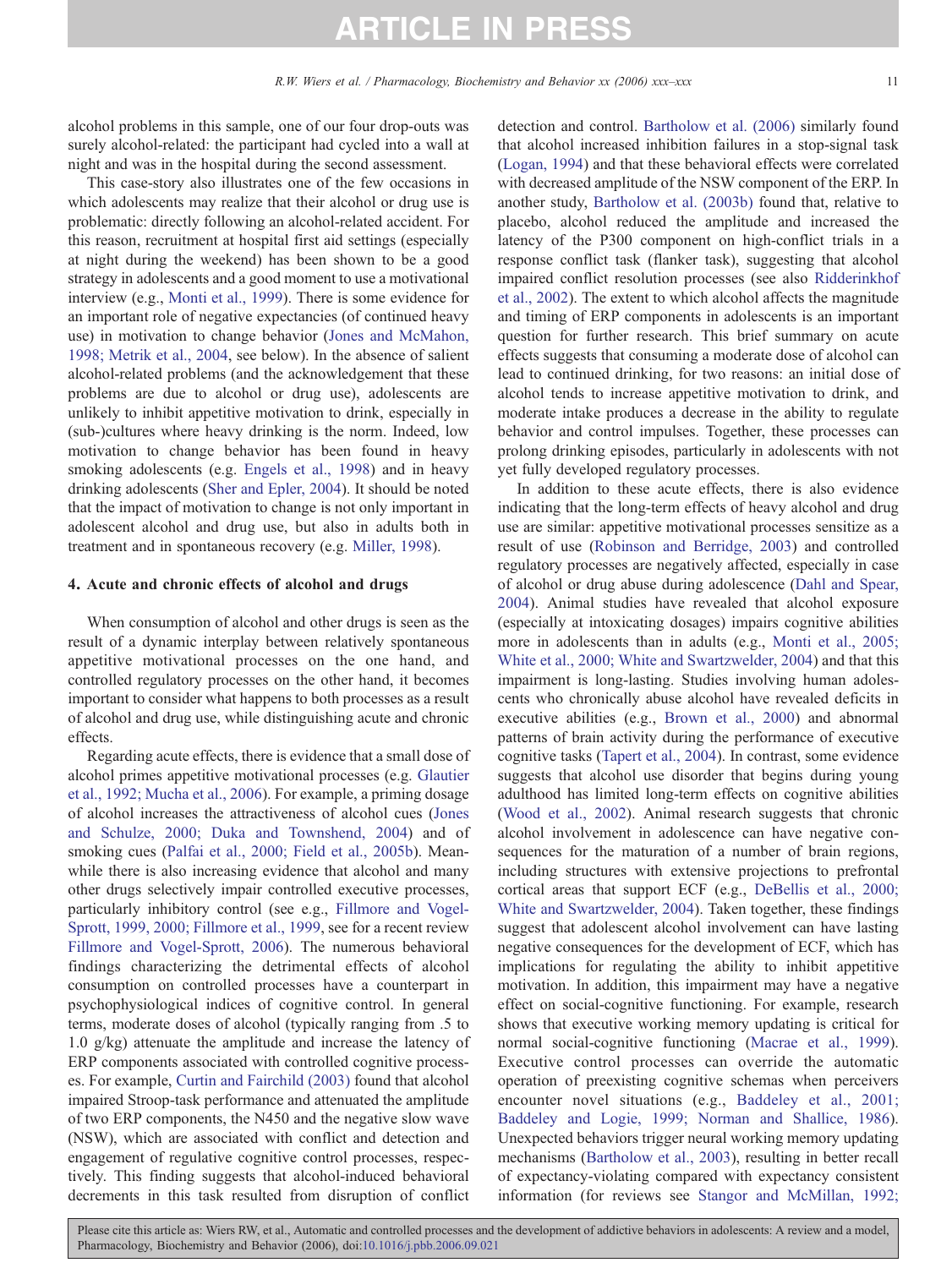[Ybarra, 2002](#page-19-0)). In conclusion, both acute and chronic effects of alcohol (and many other drugs) result in a strengthening of associative appetitive motivational processes and a weakening of controlled regulatory processes. Together this shifts the balance between these processes towards increased use and problems.

#### 5. Individual risk factors

From the present perspective, individual risk factors can be related to all aspects of the model. First, there is evidence that individual differences in sensitivity to rewarding effects of a drug are related to the risk to develop an addiction (e.g. [Kambouropoulos and Staiger, 2001](#page-17-0)). It is well established that children of alcoholics (COAs) are at enhanced risk for the development of addiction (see [Sher, 1991\)](#page-19-0). There is also evidence that they demonstrate stronger psychomotor stimulant activation and subjective feelings of arousal after rapid consumption of alcohol ([Conrod et al., 2001; Gianoulakis](#page-15-0) [et al., 1996; Peterson et al., 1996\)](#page-15-0). This is likely to be reflected in stronger expectancies of positive arousal after the onset of drinking, as Wiers and colleagues found in adolescent COAs ([Wiers et al., 1998b\)](#page-20-0) and in alcoholics in treatment ([Wiers et al.,](#page-20-0) [2000\)](#page-20-0).

To date, very few studies have examined the effects of familial risk for alcoholism using implicit measures. In a study introduced above, [Wiers et al. \(2005\)](#page-20-0), assessed both implicit and explicit alcohol-related cognitions in a sample of 92 problem drinkers, including 16 COAs and 75 Non-COAs (and one adopted participant who was left out of present analyses, which were left out of the original report due to space limitations). In line with the idea that implicit arousal associations may reflect a partly genetically-determined sensitized psychomotor stimulant reactions to alcohol, COAs showed stronger alcohol-arousal associations at pretest than controls ( $p=0.04$ , one-tailed). The strength of this association was reduced somewhat after controlling for present alcohol use ( $p=0.051$ , one-tailed). In addition, COAs scored higher on explicit expectancies of tension reduction, also after controlling for current alcohol use  $(p<0.05)$ , as has been reported before (e.g. [Mann et al., 1987](#page-18-0)). Interestingly, implicit arousal associations and explicit expectancies of tension reduction were positively correlated, a counterintuitive finding which was recently replicated [\(Van](#page-20-0) [den Wildenberg et al., 2006\)](#page-20-0). On both variables COAs scored higher than non-COAs. Apparently, individuals who show stronger alcohol-arousal associations also report to relax more from drinking alcohol. There is some evidence that COAs more strongly experience tension-reducing effects of alcohol ([Sher,](#page-19-0) [1987\)](#page-19-0) and it is an interesting question to what extent these effects are related to a stronger appetitive response to alcohol. To our knowledge there are only two studies comparing cue-reactivity of COAs with controls (both reported in [Walitzer and Sher,](#page-20-0) [1990\)](#page-20-0), which showed only partial support for the hypothesis that COAs would show stronger cue-reactivity than controls. In summary, there is preliminary evidence that individual differences in rewarding effects of alcohol and drugs are related to risk for addiction, but more research is needed in this area.

Second, there is evidence that COAs not only more strongly experience the positive arousing effects directly after drinking alcohol than controls but also less strongly experience the negative sedating effects of alcohol that occur later during a drinking episode ([Newlin and Thompson, 1990](#page-18-0)). [Schuckit and](#page-19-0) [Smith \(1996\)](#page-19-0) showed that a high tolerance to the negative intoxicating effects of alcohol (called a "low level of response") is a strong predictor for developing later alcohol problems. One would expect that this is reflected in relatively weak negative associations and expectancies of alcohol (cf. [Wiers et al.,](#page-20-0) [1998b\)](#page-20-0). Unfortunately, most studies directly relating level of response to alcohol expectancies included a measure of positive expectancies only [\(Schuckit, 1998; Schuckit et al., 2005](#page-19-0)). The association between low level of response and later alcohol problems was found to be partially mediated by positive expectancies.

Third, individuals differ in their ECFs and in their ability to regulate their impulses. Behavioral disinhibition is one of the most robust predictors of later addictive behaviors [\(Sher, 1991;](#page-19-0) [Sher et al., 1991, 1999](#page-19-0)). It has also been proposed that COAs have specific impairments in the development of their ECFs, which could mediate their risk for later addiction [\(Pihl et al.,](#page-18-0) [1990; Pihl and Bruce, 1995](#page-18-0)). One caveat is that impairments in ECFs have also been associated with other psychopathology including ADHD and Conduct Disorder (e.g. [Barkley, 1997;](#page-14-0) [Oosterlaan et al., 1998](#page-14-0)) and COAs often demonstrate signs of ADHD and conduct problems (a trait named behavioral undercontrol, [Sher, 1991; Sher et al., 1991\)](#page-19-0). [Wiers et al.](#page-20-0) [\(1998a\)](#page-20-0) examined ECFs in sons of multigenerational alcoholics and compared their scores with boys with ADHD and no alcoholism in the family and with normal controls (no family history of alcoholism and no ADHD). Deficits in ECFs were found for the boys with ADHD but the effects among COAs were limited to those boys who scored high on symptoms of ADHD and CD. Similar findings were recently reported by [Habeych et al. \(2006\)](#page-16-0). In line with the previously mentioned differentiation between "hot" and "cold" ECFs [\(Castellanos](#page-15-0) [et al., 2006\)](#page-15-0), it seems likely that COAs are most strongly impaired in "hot" ECFs, but we know of no research directly testing this hypothesis yet.

Psychophysiological measures can be used to disentangle processes associated with familial risk from other psychopathology and from use of alcohol. Of particular relevance here is evidence pointing to reduced P300 amplitude as an endophenotype for the development of alcoholism (e.g., [Carlson et al.,](#page-15-0) [2004; Polich et al., 1994; Porjesz et al., 2005](#page-15-0)). Background of this hypothesis are numerous studies showing that individuals at risk for developing alcoholism show a small P300 amplitude compared with controls ([Polich et al., 1994; Porjesz and](#page-18-0) [Begleiter, 1998; Van der Stelt, 1999\)](#page-18-0). Recent work has indicated that small P300 amplitude predicts unique variance in onset of alcohol use disorders beyond that accounted for by family history of alcoholism and other psychopathology, at least in males (e.g., [Iacono et al., 2002;](#page-17-0) but see [Habeych et al., 2006\)](#page-16-0). A small P300 also has been related to behavioral undercontrol ([Ratsma et al., 2001\)](#page-18-0), a strong predictor of alcohol abuse ([Sher](#page-19-0) [et al., 1991, 1999](#page-19-0)), but again the evidence is somewhat equivocal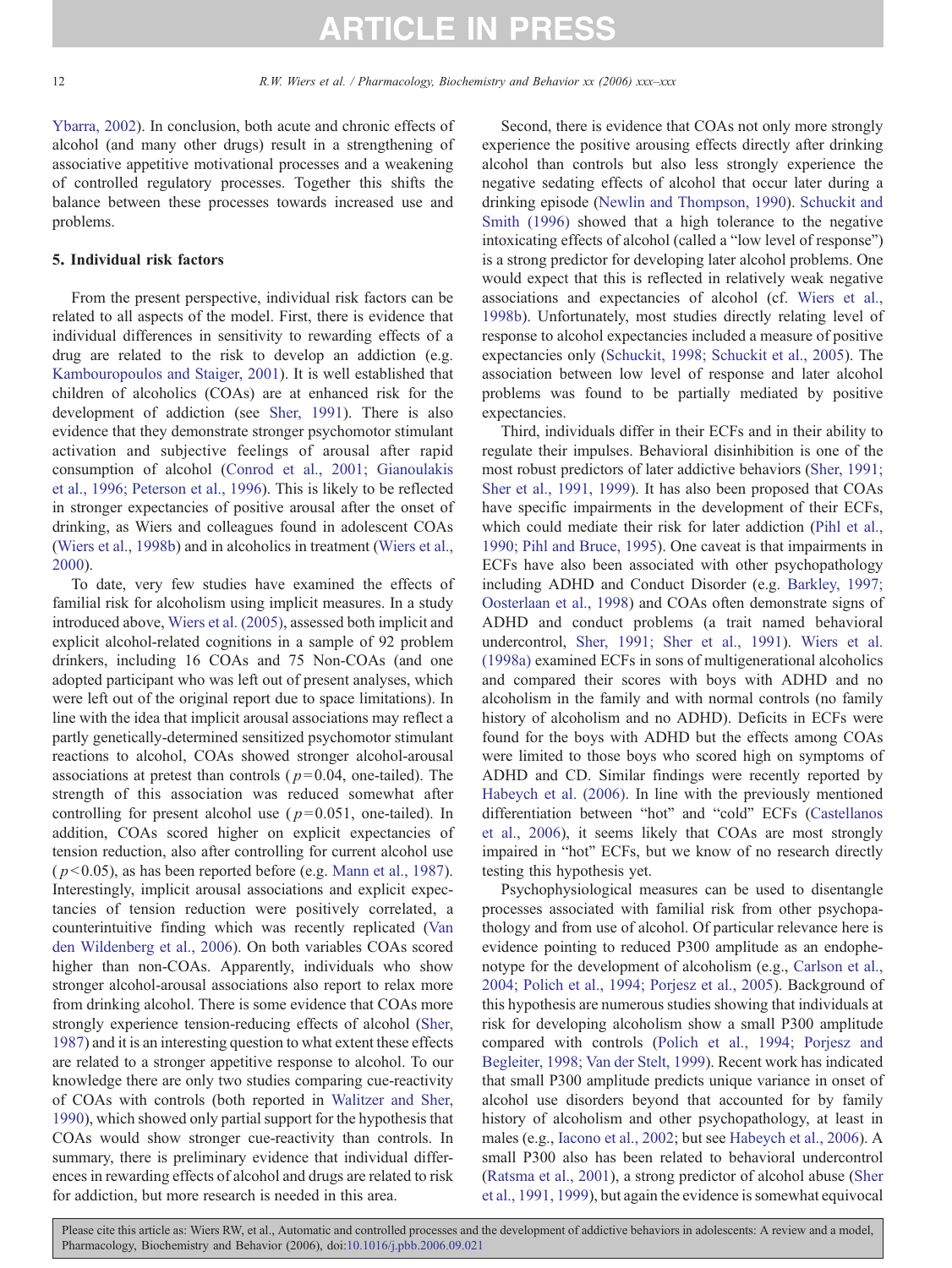(cf. [Habeych et al., 2006](#page-16-0)). One small fMRI study testing young adolescent COAs vs. controls [\(Schweinsburg et al., 2004\)](#page-19-0), found less strong inhibitory frontal responses in COAs.

An interesting and as yet mostly unexplored question concerns the relationships between these risk factors. For example, behavioral undercontrol is related to positive expectancies from drinking (e.g., [Henderson et al., 1994; Sher](#page-17-0) [et al., 1991](#page-17-0)), and these expectancies are related to frontal brain functioning (e.g. [Deckel et al., 1995\)](#page-15-0). In addition, Bartholow and colleagues (unpublished data) found that social drinkers with low alcohol sensitivity (i.e., individuals who report needing more alcohol in order to feel subjective effects) show enhanced P300 responses to alcohol cues relative to neutral beverage cues, which was not found in social drinkers with high alcohol sensitivity. This finding is noteworthy given that low alcohol sensitivity has been associated with reduced P300 amplitude in cognitive tasks [\(Bartholow et al., 2003](#page-14-0)).

In summary, there is preliminary evidence linking individual differences in risk for alcoholism to different aspects of the model: higher sensitivity to reward in general and to rewarding and stimulating effects of alcohol in particular, less ability to inhibit (appetitive) response tendencies and probably also less motivation to do so, because of a low sensitivity to the punishing effects of alcohol. However, the data are scattered and not always consistent. Clearly an integrated research effort examining different aspects of the model would be helpful. Moreover, alcoholism and drug abuse are not isolated disorders. Rather, they are part of a spectrum of disorders characterized by externalizing traits (behavioral undercontrol, symptoms of ADHD and conduct problems), disinhibited behaviors, and a heightened sensitivity to the incentive salience of arousing experiences, including drug and alcohol use. Recent research points to the conclusion that the genetic risk associated with family history of alcohol and drug problems represents a generalized vulnerability to externalizing psychopathology, and alcohol and drug abuse in offspring represent one of a number of related expressions of this vulnerability (see [Hicks et al.,](#page-17-0) [2004](#page-17-0)). It will be important in future tests of our model to determine the extent to which effects of family history are mediated by appetitive motivation for alcohol and deficits in ECF at baseline, prior to any substance involvement.

#### 6. A caveat: it's the environment, dummy!

In all of the above, the emphasis has exclusively been on intra-individual factors that may predict why one adolescent develops an alcohol or drug problem, while the other does not. An important caveat is that researchers often ignore the fact that most alcohol and drug use in adolescence takes place in the social environment (e.g., [Knibbe et al., 1993](#page-17-0)), and that the social environment itself is already an important predictor of alcohol use and misuse. A (social) context can trigger appetitive motivation (for many examples both with implicit and explicit measures, see [Krank et al., 2005](#page-17-0)).

A social environment can influence risk-status. For example, college students who join the fraternity system are at enhanced risk of developing alcohol problems ([Bartholow et al., 2003c;](#page-14-0) [Larimer et al., 2004\)](#page-14-0). Of course these effects cannot only be attributed to the environment: selection processes also play a role ([Bauman and Ennett, 1996\)](#page-14-0). Once young people get involved in a romantic relationship, they change their drinking pattern (especially men drink less as a result of spending increasingly more time in 'dry' settings, [Engels and Knibbe, 2000](#page-16-0)).

At a more fine-grained level of analysis, longitudinal studies have shown that adolescents' alcohol use is affected by the consumption patterns of best friends and peer group members (e.g., [Bauman and Ennett, 1996; Bot et al., 2005b; Engels et al.,](#page-14-0) [1999; Urberg et al., 2003\)](#page-14-0), which appears to be driven by implicit and explicit drinking norms in peer groups [\(Bot et al., 2005b\)](#page-15-0). Moreover, experimental observational studies have shown that the drinking pace of a confederate strongly affects individual drinking rates and consumption levels (see [Quigley and Collins,](#page-18-0) [1999](#page-18-0), for a review). Further, there are important sex differences in the effects of social context on drinking. Using multilevel analyses on observational data from mixed-sex groups, [Engels](#page-16-0) [et al. \(2005a,b\)](#page-16-0) demonstrated that, in contrast to men, women are not strongly affected by average drinking levels in a group (cf., [Suls and Green, 2003\)](#page-19-0). It has been proposed that women moderate use in mixed-sex contexts in order to maintain selfcontrol in the presence of men ([Suls and Green, 2003](#page-19-0)), but there is as yet little empirical evidence for this assertion.

A limitation of most experimental observational studies is the use of a taste-test approach in a laboratory setting, of which the ecological validity has been questioned [\(Bot et al., 2005a\)](#page-15-0). A taste test does not reflect a natural social drinking situation and does not assess ad lib drinking behavior: people are obliged to consume at least some alcohol which makes it more difficult to generalize these findings to a situation in which one is not obliged to consume. A second limitation of these studies is the fact that they typically model imitation processes in dyads of strangers as compared to friendships, which limits the potential to generalize the findings to real-life drinking situations. Surprisingly, direct systematic observations of imitation and drinking in peer groups in naturalistic settings have been made in only one study we know [\(Bot et al., 2005a\)](#page-15-0). This study showed strong effects of peer norms on drinking, even after controlling for habitual drinking. Systematic observation studies would also be particularly interesting to combine with assessment of implicit motivation to drink, because studies in other domains have demonstrated that implicit measures better predict spontaneous behaviors than explicit measures (e.g. [Spalding and Harding, 1999; Huijding and De Jong, 2006\)](#page-19-0). Thus, there is a need for controlled research linking individual differences in intrapersonal processes related to drinking (e.g., ECF, approach tendencies) with interpersonal processes that unfold during natural social interactions, particularly since many of the problems associated with alcohol consumption (e.g., aggression, sexual risk-taking) are interpersonal in nature and related to ECFs.

#### 7. Implications for interventions

From the present perspective, there are different strategies one can employ in interventions tailored to adolescents. The

Please cite this article as: Wiers RW, et al., Automatic and controlled processes and the development of addictive behaviors in adolescents: A review and a model, Pharmacology, Biochemistry and Behavior (2006), doi:[10.1016/j.pbb.2006.09.021](http://dx.doi.org/10.1016/j.pbb.2006.09.021)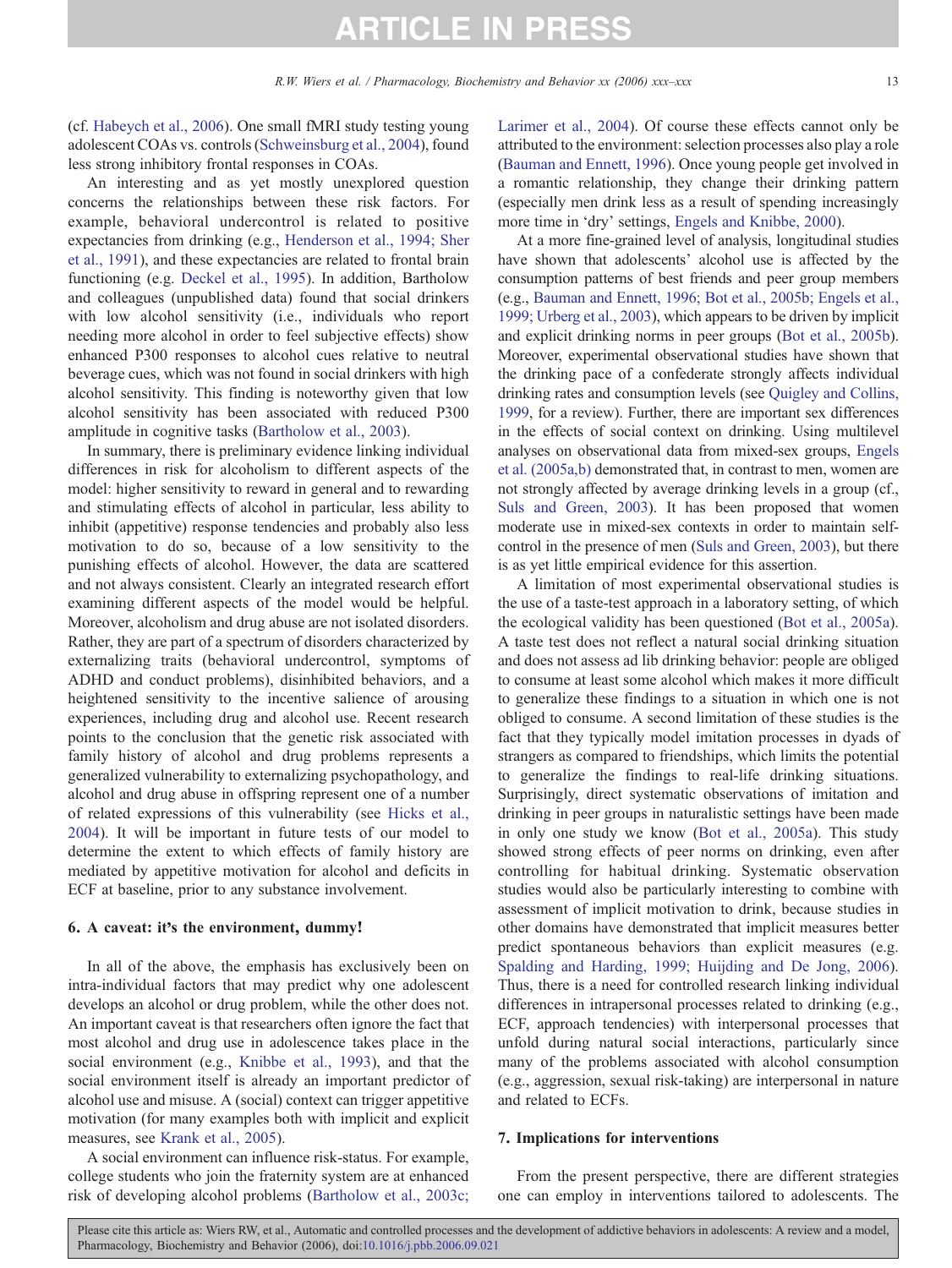most important thing appears to be to try to minimize alcohol and drug use during adolescence, given the effects described above (sensitization of stimulant response and weakening of self-regulating abilities). Of course, the million dollar question is how to effectively achieve this. Given the fact that most alcohol- and drug use takes place in a social context, approaches which only target the individual may be insufficient. Schoolbased primary prevention has been shown to have limited effects [\(Foxcroft et al., 1997, 2003](#page-16-0)). For instance, findings of an experimental study showed that the most popular prevention program in the Netherlands, 'Healthy School and Drugs project', did not result in short term or long term effects on alcohol intake among young people and there was even evidence for paradoxical effects on marijuana use ([Cuijpers,](#page-15-0) [2002; Cuijpers et al., 2002\)](#page-15-0). For a more positive appraisal of American primary intervention programs, see [Botvin et al.,](#page-15-0) [2001; Botvin and Griffin, 2004\)](#page-15-0). In line with the present model, there is some evidence that primary prevention programs that affect adolescents' social motivation to use substances, can be effective [\(Donaldson et al., 1994; MacKinnon et al., 1991;](#page-16-0) [Orlando et al., 2005](#page-16-0)).

Regarding more targeted prevention, a promising approach is Motivational Interviewing (MI, [Dimeff et al., 1999; Miller and](#page-15-0) [Rollnick, 2002\)](#page-15-0), which has been successfully applied in college students [\(Marlatt et al., 1998](#page-18-0)), with effects up to four years after a brief intervention ([Baer et al., 2001](#page-14-0)). These interventions typically involve a brief, one-on-one interview with a person who is currently using a drug such as alcohol but has not yet reached the level of dependence on that drug as defined by DSM-IV criteria ([Dimeff et al., 1999\)](#page-15-0). The interviews may be one or two sessions that last anywhere from 30 min to 2 h each. The trained interviewer maintains an empathic attitude toward the interviewee and discusses concerns that the interviewee might have about substance use. The emphasis is for the interviewee to take responsibility for his or her behavior related to substance use. Motivational interviewing is based in part on self-regulation theory [\(Miller and Rollnick, 2002\)](#page-18-0). Interventions based upon adaptations of motivational interviewing are now being applied to substance abuse interventions among younger adolescents (for reviews, see [Grenard et al., in press; Tait and Hulse, 2003](#page-16-0)). There have been mixed results for the few clinical trials that have been conducted among adolescents, but studies have successfully applied adaptations of motivational interviewing to alcohol use among adolescents in an outpatient clinic [\(Aubrey, 1998\)](#page-14-0), an emergency department ([Tait and Hulse, 2005\)](#page-19-0), and in a school setting ([McCambridge and Strang, 2004\)](#page-18-0). We suspect that MI will not directly influence appetitive motivation, but rather that it may help to moderate the effect of appetitive motivation on alcohol or drug use (see [Fig. 1,](#page-8-0) cf. [Payne, 2005\)](#page-18-0). A related approach (sometimes incorporated in MI, e.g. [Dimeff et al.,](#page-15-0) [1999\)](#page-15-0) is to provide individuals with feedback about drinking of others (perceived social context). The processes targeted by this approach are "false consensus" (i.e., heavier drinkers tend to believe that others are likely to be heavy drinkers, [Bauman and](#page-14-0) [Geher, 2002; Ross et al., 1977; Suls et al., 1988](#page-14-0)) and "pluralistic ignorance" (i.e., that there is a common but false belief about the extent of heavy drinking in the population; [Isenberg, 1980;](#page-17-0)

[O'Gorman, 1986](#page-17-0)). These processes work against self-recognition of excessive drinking or a drinking problem [\(Sher and Epler,](#page-19-0) [2004\)](#page-19-0), which we believe is an important prerequisite for attempts to regulate addictive behaviors. Therefore, it may be useful to target adolescent who are already drinking and using drugs with interventions that confront these common cognitive biases, although it should be mentioned that this does not always result in significant decrease of drinking (cf. [Thush et al., this issue\)](http://dx.doi.org/doi:10.1016/j.pbb.2006.07.023).

Another approach is to try to reduce the appetitive motivational responses to alcohol and drug cues. This can be done with pharmacotherapy (e.g. Naltrexone), which is beginning to be applied in adolescents ([Deas et al., 2005; Lifrak et al., 1997;](#page-15-0) [Niederhofer et al., 2003\)](#page-15-0). An alternative approach is cue exposure which aims to extinguish cue-reactivity through repeated exposure to alcohol or drugs without subsequent consumption [\(Drummond et al., 1995\)](#page-16-0). However, we do not know of studies testing it in adolescents and studies in adults have not been very successful from a clinical perspective ([Conklin and Tiffany, 2002; Havermans and Jansen, 2003](#page-15-0)). As to cognitive processes involved in appetitive motivation, most studies until now have tried to change explicit positive expectancies. One interesting method is the expectancy challenge method, developed by [Darkes and Goldman \(1993,](#page-15-0) [1998\).](#page-15-0) This procedure has been found to decrease positive expectancies in young adult men ([Darkes and Goldman, 1993,](#page-15-0) [1998\)](#page-15-0) and also in younger samples [\(Thush et al., this issue;](http://dx.doi.org/doi:10.1016/j.pbb.2006.07.023) [Wiers et al., 2005\)](http://dx.doi.org/doi:10.1016/j.pbb.2006.07.023), including a heavy drinking adolescent sample ([Van de Luitgaarden et al., 2006](#page-20-0)). However, effects on alcohol consumption were either absent ([Thush et al., this](http://dx.doi.org/doi:10.1016/j.pbb.2006.07.023) [issue](http://dx.doi.org/doi:10.1016/j.pbb.2006.07.023)), limited ([Van de Luitgaarden et al., 2006](#page-20-0)) or short-lived ([Wiers et al., 2005\)](#page-20-0). Moreover, [Wiers et al. \(2005\)](#page-20-0) found that while the expectancy challenge changed explicit alcohol expectancies, it hardly affected implicit associations, and the two changes were entirely uncorrelated  $(r=0)$ . There is increasing evidence across domains that changes in implicit and explicit cognitions can occur independently [\(Gawronski](#page-16-0) [and Bodenhausen, 2006\)](#page-16-0). These findings, together with the increasing recognition of the importance of more implicit processes in addictive behaviors, has lead researchers to begin to study whether it is possible to more directly change implicit appetitive processes (see [Wiers et al., 2006b](#page-20-0)).

One approach currently tested uses varieties of "attentional retraining". In this approach, tests used to assess an attentional bias (e.g., drug-Stroop or Visual probe task) are adapted to train attention away from the drug-related stimulus. For example, in a normal visual probe task, the target replaces the alcohol picture in half of the cases. In a retraining version, the target replaces the neutral picture in almost all of the cases. In this way, the alcohol abuser implicitly learns to turn attention away from alcohol. Initial findings from three different labs are quite promising [\(Field](#page-16-0) [and Eastwood, 2005; Wiers et al., 2006b](#page-16-0)). A second approach is to try to automatize action plans that lead to alternative behaviors instead of drug use. When stated in simple "if–then" formulations ("implementation intentions"), these action plans can lead to action without the need for controlled processes. An example could be: "When I drive, I drink soft-drink". Given the negative effects of many drugs on controlled processes, this may be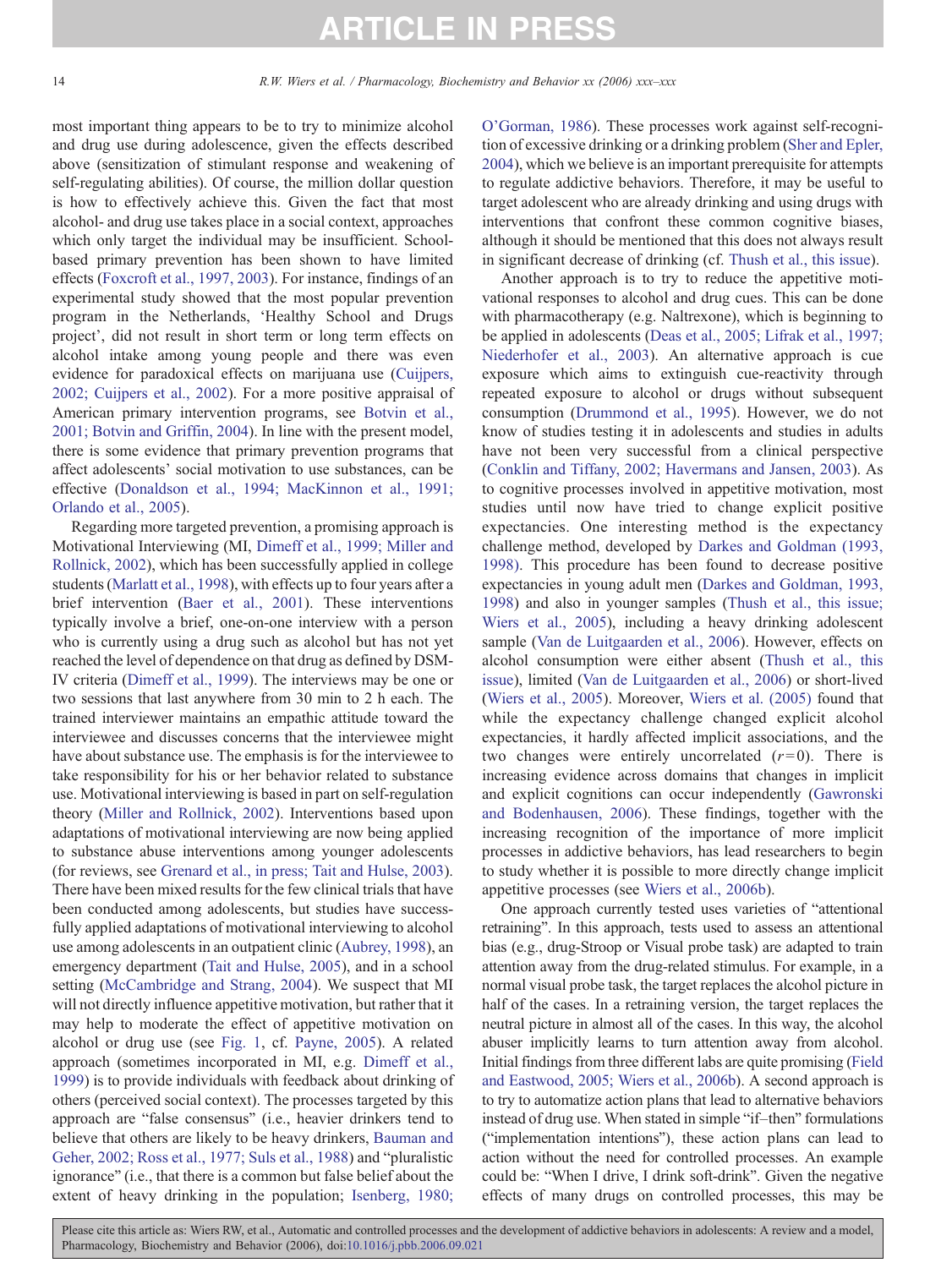<span id="page-14-0"></span>particularly helpful in helping people to moderate their use of alcohol and drugs (see [Palfai, 2006; Prestwich et al., 2006; Wiers](#page-18-0) [et al., 2006b; Wiers and Stacy, 2006](#page-18-0)).

#### 8. Conclusions and issues for further research

From the present perspective, the development of addictive behaviors in adolescence goes through different phases. In the first phase the individual is still able to regulate cue-induced appetitive motivational tendencies, but is not motivated to do so. In later phases, once enough alcohol- or drug-related problems are experienced, the individual may be more motivated to regulate appetitive inclinations. However, at this point, the ability to do so is compromised, due to two effects of chronic alcohol use: a stronger (sensitized) appetitive response and a weaker ability to regulate this response inclination. We believe the imbalance between these processes is at the core of addictive behaviors in adolescents, as far as intra-individual processes are concerned. However, in later phases of addiction (which may sometimes occur already in adolescence), other processes may become more important, such as automatic habitual responses (e.g., [Everitt and Robins, 2005; Hogarth et al., 2005; Kalivas and](#page-16-0) [Volkow, 2005](#page-16-0)) and negative reinforcement (e.g., [Koob and La](#page-17-0) [Moal, 1997; Baker et al., 2004\)](#page-17-0). We emphasize that the present model focuses on the early stages of the addiction process, most common during adolescence, in which beginning use may or may not develop into problem-use. Whether in later stages a sensitized psychomotor stimulant reaction is still crucial in the maintenance of addiction [\(Robinson and Berridge, 1993, 2003](#page-19-0)) or whether at that point compulsive habitual responses are more important [\(Everitt and Robins, 2005; Hogarth et al., 2005;](#page-16-0) [Kalivas and Volkow, 2005\)](#page-16-0) is an issue of controversy, mainly based on animal research (but see [Mogg et al., 2005,](#page-18-0) for a study in human adults relating to this discussion). Further, even though the focus in this review has been on intra-individual processes, it is important to consider that interpersonal processes are also crucial in the understanding of adolescent alcohol and drug use. Clearly, more (longitudinal) research is needed to study the interplay between the different processes in the development of addictive behaviors in adolescents. Combining the recently developed assessment tools to study the automatic implicit processes in addictive behaviors with measures of different types of executive control over these processes seems important. Adding neurocognitive measures may be particularly helpful in bridging the gap between human and animal research on alcohol and drug use in adolescents. In addition, social interactions can be studied experimentally in a controlled manner (e.g., [Bot et al.,](#page-15-0) [2005a\)](#page-15-0), which will help to critically test predictive models of adolescent addictive behaviors. Finally, given the size and impact of the problem of adolescent alcohol and drug abuse, testing interventions aimed at this specific population are much needed.

#### Acknowledgements

Reinout W. Wiers is supported by "VIDI" grant 452.02.005 from the Dutch National Science Foundation (N.W.O.) and N.W. O. Addiction grant 31.000065. Bruce D. Bartholow is supported by a Research Board Grant from the University of Missouri. Carolien Thush by N.W.O. Addiction grant 31.000065. Susan L. Ames, Jerry Grenard and Alan W. Stacy are supported by grant DA16094 from the National Institute on Drug Abuse (NIDA). We thank T. van Uijen, D. Schaafsma and M. van de Braak for help in the preparation of the ms.

#### References

- Ames SL, Stacy AW. Implicit cognition in the prediction of substance use among drug offenders. Psychol Addict Behav 1998;12(4):272–81.
- Ames SL, Sussman S, Dent C, Stacy AW. Implicit cognition and dissociative experiences as predictors of adolescent substance use. Am J Drug Alcohol Abuse 2005;31(1):129–62.
- Ames SL, Franken IHA, Coronges K. Implicit cognition and drugs of abuse. In: Wiers RW, Stacy AW, editors. Handbook of implicit cognition and addiction. SAGE: Thousand Oaks CA; 2006. p. 363–78.
- Ames SL, Grenard JL, Thush C, Sussman S, Wiers RW and Stacy AW, in press. Comparison of indirect assessments of association as predictors of marijuana use among at-risk adolescents. Exp Clin Psychopharmacol.
- Anderson VA, Anderson P, Northam E, Jacobs R, Catroppa C. Development of executive functions through late childhood and adolescence in an Australian sample. Dev Neuropsychol 2001;20:385–406.
- Aubrey LL. Motivational interviewing with adolescents presenting for outpatient substance abuse treatment. Diss Abstr Intern Section B: Sci Engin 1998;59(3-B).
- Baddeley AD, Logie RH. Working memory: the multicomponent model. In: Miyake A, Shah E, editors. Models of working memory: mechanisms of active maintenance and control. New York: Cambridge University Press; 1999. p. 28–61.
- Baddeley AD, Chincotta DM, Adlam A. Working memory and the control of action: evidence from task switching. J Exp Psychol Gen 2001;130:641–57.
- Baer JS, Kivlahan DR, Blume AW, Mc Knight P, Marlatt GA. Brief intervention for heavy-drinking college students: 4-year follow-up and natural history. Am J Public Health 2001;91:1310–6.
- Baker TB, Piper ME, McCarthy DE, Majeskie MR, Fiore MC. Addiction motivation reformulated: an affective processing model of negative reinforcement. Psychol Rev 2004;111(1):33–51.
- Barkley RA. Behavioral inhibition, sustained attention, and executive functions: constructing a unifying theory of ADHD. Psychol Bull 1997;121:65–94.
- Bartholow BD, Pearson MA, Gratton G, Fabiani M. Effects of alcohol on person perception: a social cognitive neuroscience approach. J Pers Soc Psychol 2003a;85:627–38.
- Bartholow BD, Pearson MA, Sher KJ, Wieman LC, Fabiani M, Gratton G. Effects of alcohol consumption and alcohol susceptibility on cognition: a psychophysiological examination. Biol Psychol 2003b;64:167–90.
- Bartholow BD, Sher KJ, Krull JL. Changes in heavy drinking over the third decade of life as a function of collegiate fraternity and sorority involvement: a prospective, multilevel analysis. Health Psychol 2003c;22(6):616–26.
- Bartholow BD, Dickter CL, Sestir MA. Stereotype activation and control of race bias: cognitive control of inhibition and its impairment by alcohol. J Pers Soc Psychol 2006;90:272–87.
- Bauman KE, Ennett ST. On the importance of peer influence for adolescent drug use: commonly neglected considerations. Addiction 1996;91:185–98.
- Bauman KP, Geher G. We think you agree: the detrimental impact of the false consensus effect on behavior. Curr Psychol Dev Learn Pers Soc 2002;21 (4):293–318.
- Bechara A, Damasio H, Tranel D, Damasio AR. Deciding advantageously before knowing the advantageous strategy. Science 1997;275:1293–5.
- Bechara A, Noel X, Crone EA. Loss of willpower: abnormal neural mechanisms of impulse control and decision making in addiction. In: Wiers RW, Stacy AW, editors. Handbook of implicit cognition and addiction. Thousand Oaks CA: SAGE; 2006. p. 215–32.
- Benes FM. The development of prefrontal cortex: the maturation of neurotransmitter systems and their interactions. In: Nelson C, Luciana M,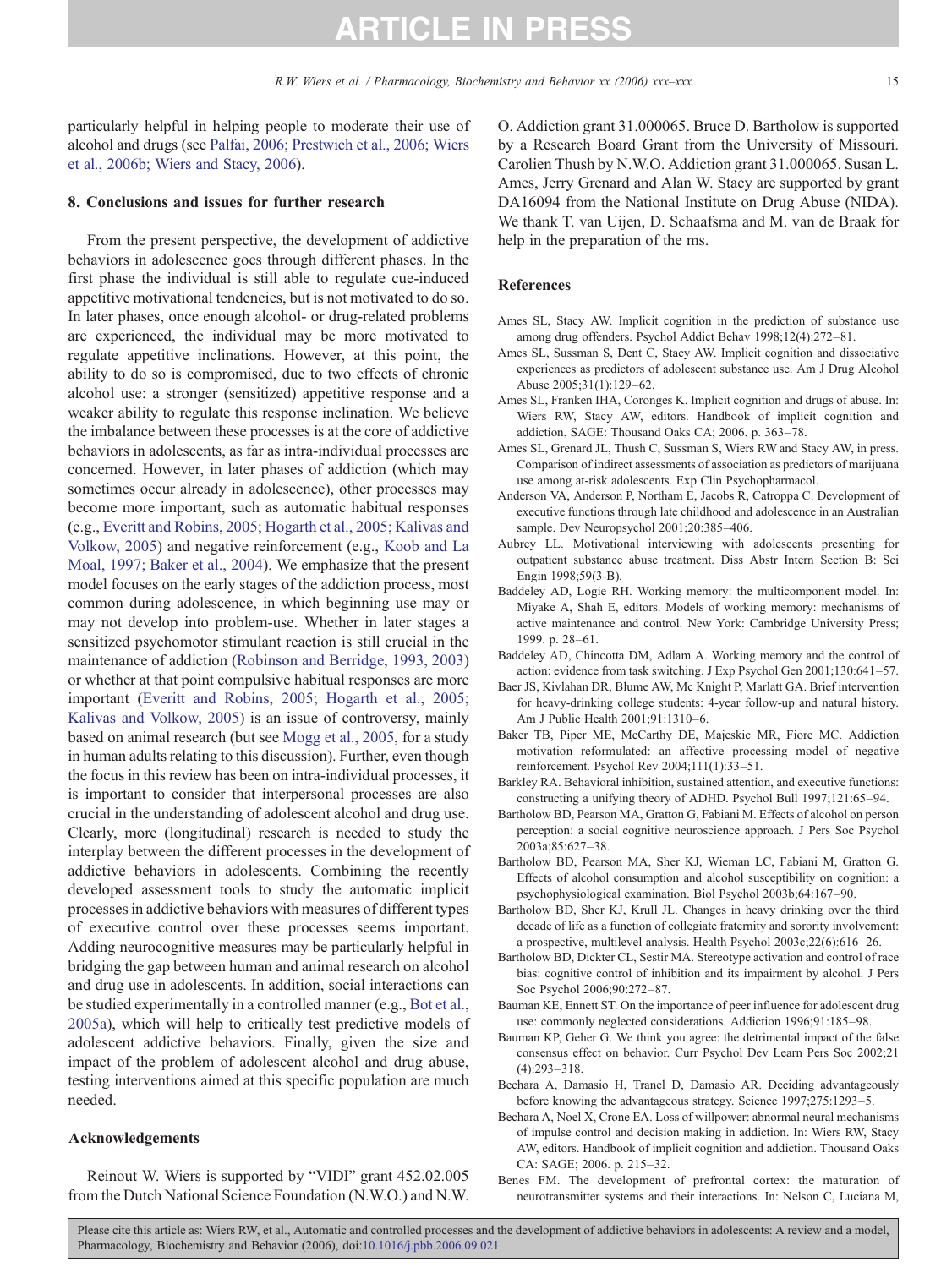editors. Handbook of developmental cognitive neuroscience. Cambridge: MA MIT; 2001. p. 72–92.

- Berridge KC. Reward learning: reinforcement, incentives, and expectations. In: Medin DL, editor. The psychology of learning and motivation: Advances in research and theory, vol. 40. San Diego: Academic Press; 2001. p. 223–78.
- Bosson JK, Swann WB, Pennebaker J. Stalking the perfect measures of implicit self-esteem: the blind man and the elephant revisited? J Pers Soc Psychol  $2000 \cdot 79 \cdot 631 - 43$
- Bot SM, Engels RCME, Knibbe RA. The effects of alcohol expectancies on drinking behaviour in peer groups: observations in a naturalistic setting. Addiction 2005a;100:1270–9.
- Bot SM, Engels RCME, Knibbe RA, Meeus W. Friend's drinking and adolescent alcohol consumption: the moderating role of friendship characteristics. Addict Behav 2005b;30:929–47.
- Botvin GJ, Griffin KW. Life skills training: empirical predictions and future directions. J Prim Prev 2004;25:211–32.
- Botvin GJ, Griffin KW, Diaz T, Ifill-Williams M. Preventing binge drinking during early adolescence: one- and two-year follow-up of a school based preventive intervention. Psychol Addict Behav 2001;15:360–5.
- Breiner MJ, Stritzke WGK, Lang AR. Approaching avoidance. A step essential to the understanding of craving. Alcohol Res Health 1999;23:197–206.
- Brown SA, Goldman MS, Inn A, Anderson L. Expectations of reinforcement from alcohol: their domain and relation to drinking patterns. J Consult Clin Psychol 1980;48:419–26.
- Brown SA, Tapert SF, Granholm E, Delis DC. Neurocognitive functioning of adolescents: effects of protracted alcohol use. Alcohol Clin Exp Res 2000;24  $(2)$ :164–71.
- Cacioppo JT, Berntson GG. Relationship between attitudes and evaluative space: a critical review, with emphasis on the separability of positive and negative substrates. Psychol Bull 1994;115:401–23.
- Carlson SR, Iacono WG, McGue M. P300 amplitude in nonalcoholic adolescent twin pairs who become discordant for alcoholism as adults. Psychophysiology 2004;41:841–4.
- Castellanos FX, Sonuga-Barke EJS, Milham MP, Tannock R. Characterizing cognition in ADHD: beyond executive dysfunction. Trends Cogn Sci 2006;10(3):117–23.
- Chassin L, Barrera M. Substance use escalation and substance use restraint among adolescent children of alcoholics. Psychol Addict Behav 1993;7(1):  $3 - 20.$
- Collins R, Koutsky JR, Izzo CV. Temptation, restriction, and the regulation of alcohol intake: validity and utility of the Temptation and Restraint Inventory. J Stud Alcohol 2000;61(5):766–73.
- Conklin CA, Tiffany ST. Applying extinction research and theory to cueexposure addiction treatments. Addiction 2002;97:155–67.
- Conrey FR, Sherman JW, Gawronski B, Hugenberg K, Groom CJ. Separating multiple processes in implicit social cognition: the quad model of implicit task performance. J Pers Soc Psychol 2005;89:469–87.
- Conrod PJ, Peterson JB, Pihl RO. Reliability and validity of alcohol-induced heart rate increase as a measure of sensitivity to the stimulant properties of alcohol. Psychopharmacology 2001;157:20–30.
- Cooper ML. Motivations for alcohol use among adolescents: development and validation of a four-factor model. Psychol Assess 1994;6:117–28.
- Cooper ML, Frone MR, Russell M, Mudar P. Drinking to regulate positive and negative emotions: a motivational model of alcohol use. J Pers Soc Psychol 1995;69:990–1005.
- Cowan N. Evolving conceptions of memory storage, selective attention, and their mutual constraints within the human information-processing system. Psychol Bull 1988;104:163–91.
- Cox WM, Klinger E. A motivational model of alcohol use. J Abnorm Psychol 1988;97:168–80.
- Cox WM, Klinger E. A motivational model of alcohol use: determinants of use and change. In: Cox WM, Klinger E, editors. Handbook of motivational counseling: concepts, approaches, and assessment. Chichester United Kingdom: Wiley; 2004. p. 121–38.
- Cox WM, Hogan LM, Kristian MR, Race JH. Alcohol attentional bias as predictor of alcohol abusers' treatment outcome. Drug Alcohol Depend 2002;68:237–43.
- Cox WM, Fadardi JS, Klinger E. Motivational processes underlying implicit cognition and addiction. In: Wiers RW, Stacy AW, editors. Handbook of implicit cognition and addiction. Thousand Oaks CA: SAGE; 2006a. p. 253–66.
- Cox WM, Fadardi JS, Pothos EM. The addiction–Stroop test: theoretical considerations and procedural recommendations. Psychol Bull 2006b;132: 443–76.
- Cuijpers P. Effective ingredients of school-based drug prevention: a systematic review. Addict Behav 2002;27:2009–13.
- Cuijpers P, Jonkers R, De Weerdt I, De Jong A. The effects of drug abuse prevention at school: The Healthy School and Drugs project. Addiction 2002;97:67–73.
- Cunningham WA, Preacher KJ, Banaji MR. Implicit attitude measures: consistency, stability and convergent validity. Psychol Sci 2001;12:163–70.
- Curtin JJ, Fairchild BA. Alcohol and cognitive control: implications for regulation of behavior during response conflict. J Abnorm Psychol 2003;112:424–36.
- Curtin JJ, Barnett NP, Colby SM, Rohsenow DJ, Monti PM. Cue reactivity in adolescents: measurement of separate approach and avoidance reactions. J Stud Alcohol 2005;66(3):332–43.
- Deas D, May K, Randall C, Johnson N, Anton R. Naltrexone treatment of adolescent alcoholics: an open-label pilot study. J Child Adolesc Psychopharmacol 2005;15(5):723–8.
- Dahl RE. Adolescent brain development: a period of vulnerabilities and opportunities. Ann N Y Acad Sci 2004;1021:1–22.
- Dahl RE, Spear LP, editors. Adolescent Brain Development: Vulnerabilities and Opportunities, vol. 1021. Ann N Y Acad Sci; 2004.
- Darkes J, Goldman MS. Expectancy challenge and drinking reduction: experimental evidence for a mediational process. J Consult Clin Psychol 1993;61:344–53.
- Darkes J, Goldman MS. Expectancy challenge and drinking reduction: process and structure in the alcohol expectancy network. Exp Clin Psychopharmacol 1998;6:64–76.
- Davidson RJ. Anterior cerebral asymmetry and the nature of emotion. Brain Cogn 1992;20:125–51.
- Davidson RJ. In: Davidson RJ, Hugdahl K, editors. Brain asymmetry. Cambridge MA US: The MIT Press; 1995. p. 361–87.
- Dawe S, Gullo MJ, Loxton NJ. Reward drive and rash impulsiveness as dimensions of impulsivity: Implications for substance misuse. Addict Behav 2004;29(7):1389–405.
- Deckel AW, Hesselbrock V, Bauer L. Relationship between alcohol-related expectancies ad anterior brain functioning in young men at risk for developing alcoholism. Alcohol Clin Exp Res 1995;19:476–81.
- De Houwer J. The Implicit Association Test as a tool for studying dysfunctional associations in psychopathology: strengths and limitations. J Behav Ther Exp Psychiatry 2002;33:115–33.
- De Houwer J. What are implicit measures and why are we using them? In: Wiers RW, Stacy AW, editors. Handbook of implicit cognition and addiction. Thousand Oaks CA: SAGE; 2006. p. 45–57.
- De Houwer J, Crombez G, Koster EHW, De Beul N. Implicit alcohol- related cognitions in clinical samples of heavy drinkers. J Behav Ther Exp Psychiatry 2004;35:275–86.
- De Jong PJ, Kindt M, Roefs A. Changing implicit cognition: findings from experimental psychopathology. In: Wiers RW, Stacy AW, editors. Handbook of implicit cognition and addiction. Thousand Oaks CA: SAGE; 2006. p. 425–37.
- De Jong PJ, Wiers RW, Van de Braak M, Huijding J, in press. Using the extrinsic affective simon test as a measure of implicit attitudes towards alcohol: relationship with drinking behavior and alcohol problems. Add Behav.
- De Liver Y, Van der Pligt J, Wigboldus D, in press. Positive and Negative Associations Underlying Ambivalent Attitudes. J Exp Soc Psychol.
- DeBellis MD, Clark DB, Beers SR, Soloff PH, Boring AM, Hall J, et al. Hippocampal volume in adolescent-onset alcohol use disorders. Am J Psychiatry 2000;157:737–44.
- Deutsch R, Strack F. Reflective and impulsive determinants of addictive behavior. In: Wiers RW, Stacy AW, editors. Handbook of implicit cognition and addiction. Thousand Oaks CA: SAGE; 2006. p. 45–57.
- Dimeff LA, Baer JS, Kivlahan DR, Marlatt GA. Brief alcohol screening and intervention for college students (BASICS): a harm reduction approach. NY: Guilford; 1999.

<span id="page-15-0"></span>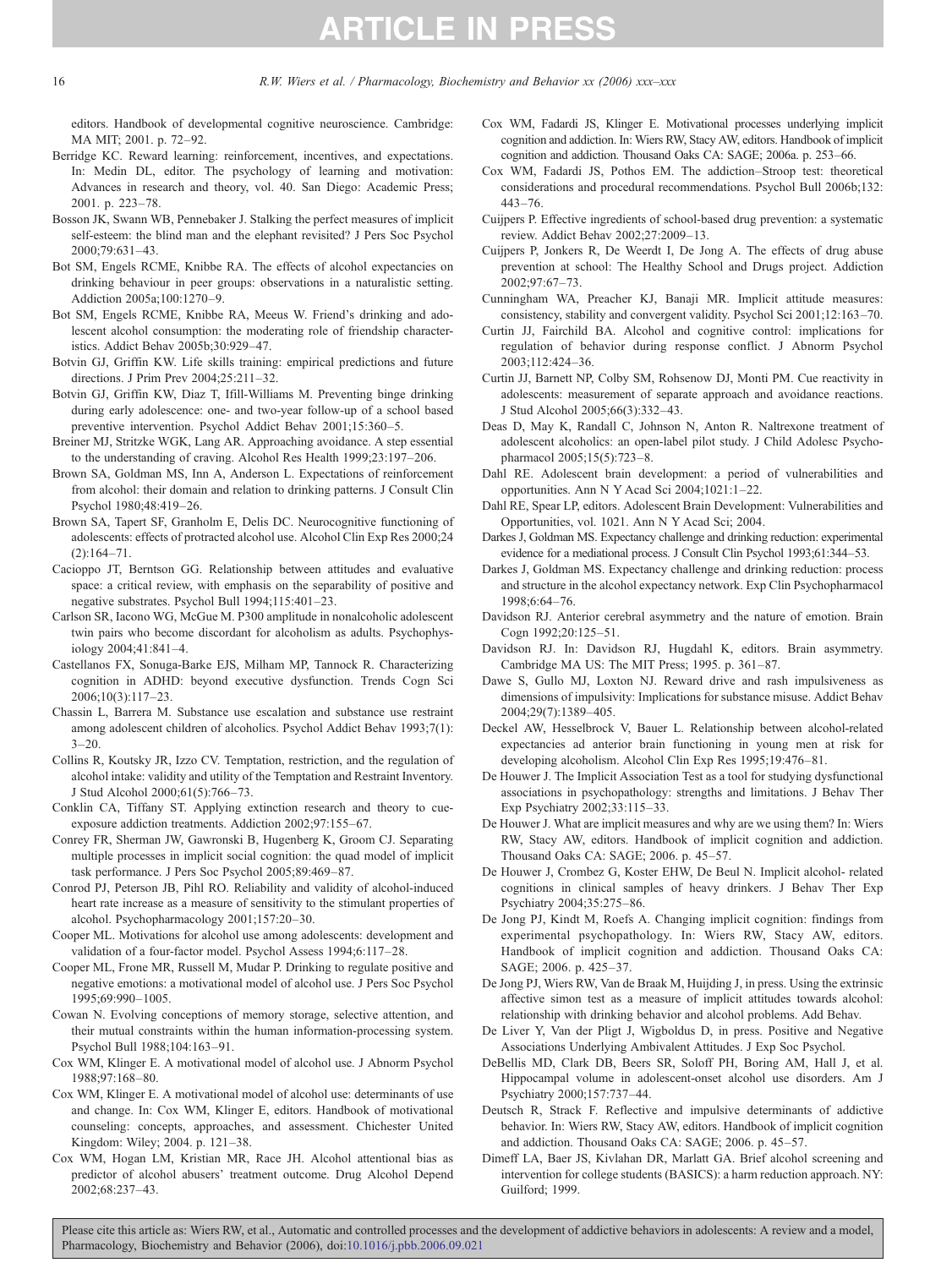- <span id="page-16-0"></span>Donaldson SI, Graham JW, Hansen WB. Testing the generalizability of intervening mechanism theories: understanding the effects of adolescent drug use prevention interventions. J Behav Med 1994;17(2):195–216.
- Donchin E, Coles MG. Is the P300 component a manifestation of context updating? Behav Brain Sci 1988;11:357–427.
- Drummond DC, Tiffany ST, Glautier S, Remmington B. Addictive behaviors: cue exposure theory and practice. Chichester: Wiley; 1995.
- Duka T, Townshend JM. The priming effect of alcohol pre-load on attentional bias to alcohol-related stimuli. Psychopharmacology 2004;176(3–4):353–61.
- Ehlers CL, Wall TL, Garcia-Andrade C, Phillips E. EEG asymmetry: relationship to mood and risk for alcoholism in Mission Indian youth. Biol Psychiatry 2001;50:129–36.
- Engels RCME, Knibbe RA. Alcohol use and intimate relationships in adolescence: when love comes to town. Addict Behav 2000;25:435–9.
- Engels RCME, Knibbe RA, De Vries H, Drop MJ. Antecedents of smoking cessation among adolescents: who is motivated to change? Prev Med 1998;27:348–57.
- Engels RCME, Knibbe RA, Drop MJ. Visiting public drinking places: an explorative study into the functions of pub-going for late adolescents. Substance Use Misuse 1999;34:1061–80.
- Engels RCME, Bot SM, Van Der Vorst H, Granic I. Gender differences in susceptibility to peer influences on alcohol use. Copenhagen: Wet Youth Cultures; 2005a.
- Engels RCME, Wiers R, Lemmers L, Overbeek GJ. Drinking motives, alcohol expectancies, self-efficacy and drinking habits. J Drug Educ 2005b;35:147–66.
- Evans JStBT. In two minds: dual-process accounts of reasoning. Trends Cogn Sci 2003:7(10):454-9.
- Evans JStBT, Coventry K. A dual process approach to behavioral addiction: the case of gambling. In: Wiers RW, Stacy AW, editors. Handbook of implicit cognition and addiction. Thousand Oaks CA: SAGE; 2006. p. 29–43.
- Everitt BJ, Robbins TW. Neural systems of reinforcement for drug addiction: from actions to habits to compulsion. Nat Neurosci 2005;8:1481–9.
- Fabiani M, Gratton G, Coles M. Event-related brain potentials: methods, theory, and applications. In: Cacioppo J, Tassinary L, Bernston G, editors. Handbook of Psychophysiology. Cambridge UK: Cambridge University Press; 2000. p. 53–84.
- Fazio RH. Multiple processes by which attitudes guide behavior: the MODE model as an integrative framework. In: Zanna MP, editor. Adv Exp Soc Psychol, vol. 23. San Diego CA: Academic Press; 1990. p. 75–109.
- Fazio RH, Olson MA. Implicit measures in social cognition research: their meaning and use. Annu Rev Psychol 2003;54:297–327.
- Field M, Eastwood B. Experimental manipulation of attentional bias increases the motivation to drink alcohol. Psychopharmacology 2005;183:350–7.
- Field M, Mogg K, Bradley BP. Cognitive bias and drug craving in recreational cannabis users. Drug Alcohol Depend 2004a;74:105–11.
- Field M, Mogg K, Bradley BP. Eye movements to smoking related cues: effects of nicotine deprivation. Psychopharmacology 2004b;173:116–23.
- Field M, Mogg K, Bradley BP. Craving and cognitive biases for alcohol cues in social drinkers. Alcohol Alcohol 2005a;40:504–10.
- Field M, Mogg K, Bradley BP. Alcohol increases cognitive biases for smoking cues in smokers. Psychopharmacology 2005b;180:63–72.
- Field M, Mogg K, Bradley BP. Attention to drug-related cues in drug abuse and addiction: component processes. In: Wiers RW, Stacy AW, editors. Handbook of implicit cognition and addiction. Thousand Oaks CA: SAGE; 2006. p. 45–57.
- Fillmore MT, Vogel-Sprott M. An alcohol model of impaired inhibitory control and its treatment in humans. Exp Clin Psychopharmacol 1999;7:49–55.
- Fillmore MT, Vogel-Sprott M. Response inhibition under alcohol: effects of cognitive and motivational control. J Stud Alcohol 2000;61:239–46.
- Fillmore MT, Vogel-Sprott M. Acute effects of alcohol and other drugs on automatic and intentional control. In: Wiers RW, Stacy AW, editors. Handbook of implicit cognition and addiction. Thousand Oaks CA: SAGE; 2006. p. 45–57.
- Fillmore MT, Vogel-Sprott M, Gavrilescu D. Alcohol effects on intentional behavior: dissociating controlled and automatic influences. Exp Clin Psychopharmacol 1999;7:372–8.
- Forbes EE, Dahl RE. Neural systems of positive affect: relevance to understanding child and adolescent depression? Dev Psychopathol 2005; 17:827–50.
- Foxcroft DR, Lister-Sharp D, Lowe G. Alcohol misuse prevention for young people: a systematic review reveals methodological concerns and lack of reliable evidence for effectiveness. Addiction 1997;92: 531–7.
- Foxcroft DR, Ireland D, Lister-Sharp DJ, Lowe G, Breen R. Longer-term primary prevention for alcohol misuse in young people: a systematic review. Addiction 2003;98(4):397–411.
- Frank MJ, Claus EE. Anatomy of decision: striato-orbitofrontal interactions in reinforcement learning, decision making, and reversal. Psychol Rev 2006;113:300–26.
- Franken IHA. Drug craving and addiction: integrating psychological and neuropsychopharmacological approaches. Prog Neuropsychopharmacol Biol Psychiatry 2003;27:563–79.
- Franken IHA, Kroon LY, Wiers RW, Jansen A. Selective processing of drug cues in heroin dependence. J Psychopharmacol 2000;14:395–400.
- Franken IHA, Zijlstra C, Booij J, Van den Brink W. Imaging the addicted brain: reward, craving and cognitive processes. In: Wiers RW, Stacy AW, editors. Handbook on implicit cognition and addiction. Thousand Oaks CA: SAGE Publishers; 2006. p. 185–99.
- Gawronski B, Bodenhausen GV. Associative and propositional processes in evaluation: an integrative review of implicit and explicit attitude change. Psychol Bull 2006;132:692–731.
- Gawronski B, Hofmann W, Wilbur CJ. Are "implicit" attitudes unconscious? Conscious Cogn 2006;15:485–99.
- Gianoulakis C, Krishnan B, Thavundayil J. Enhanced sensitivity of pituitary b-endorphin to ethanol in subjects at high risk of alcoholism. Arch Gen Psychiatry 1996;53:250–7.
- Glautier S. Do responses to drug-related cues index appetitive or aversive states? Addiction 1999;94:346–7.
- Glautier S, Drummond DC, Remington B. Different drink cues elicit different psychophysiological responses in non-dependent drinkers. Psychopharmacology 1992;106:550–4.
- Goldman MS, Darkes J. Alcohol expectancy multiaxial assessment: a memory network-based approach. Psychol Assess 2004;16:4–15.
- Goldman MS, Greenbaum PE, Darkes J. A confirmatory test of hierarchical expectancy structure and predictive power discriminant validation of the alcohol expectancy questionnaire. Psychol Assess 1997;9: 145–57.
- Goldman MS, Del Boca FK, Darkes J. Alcohol expectancy theory: the application of cognitive neuroscience. In: Leonard KE, Blane HT, editors. Psychological theories of drinking and alcoholism. 2nd ed. New York: Guilford; 1999. p. 203–46.
- Gray JA. Brain systems that mediate both emotion and cognition. Cogn Emot 1990;4:269–88.
- Greenfield TK, Guydish J, Temple MT. Reasons students give for limiting drinking: A factor analysis with implications for research and practice. J Stud Alcohol 1989;50(2):108–15.
- Greenwald AG, Banaji MR. Implicit social cognition: attitudes, self-esteem, and stereotypes. Psychol Rev 1995;102:4–27.
- Greenwald AG, McGhee DE, Schwartz JLK. Measuring individual differences in implicit cognition. The implicit association test. J Pers Soc Psychol 1998;74:1464–80.
- Grenard JL, Ames SL, Pentz MA, Sussman S, in press. Motivational interviewing with adolescents and young adults for drug-related problems. Int J Adolesc Med Health.
- Gross JJ. Antecendent- and response-focused emotion regulation: divergent consequences for experience, expression, and physiology. J Pers Soc Psychol 1998;74:224–37.
- Grüsser SM, Heinz A, Raabe A, Wessa M, Podschus J, Flor H. Stimulusinduced craving and startle potentiation in abstinent alcoholics and controls. Eur Psychiatry 2002;17:188–93.
- Habeych ME, Folan MM, Luna B, Tarter RE. Impaired oculomotor response inhibition in children of alcoholics: the role of attention deficit hyperactivity disorder. Drug Alcohol Depend 2006;82:11–7.
- Hansen AL, Johnson BH, Thayer JF. Vagal influence on working memory and attention. Int J Psychophysiol 2003;48:263–74.
- Harmon-Jones E. Clarifying the emotive functions of asymmetrical frontal cortical activity. Psychophysiology 2003;40:838–48.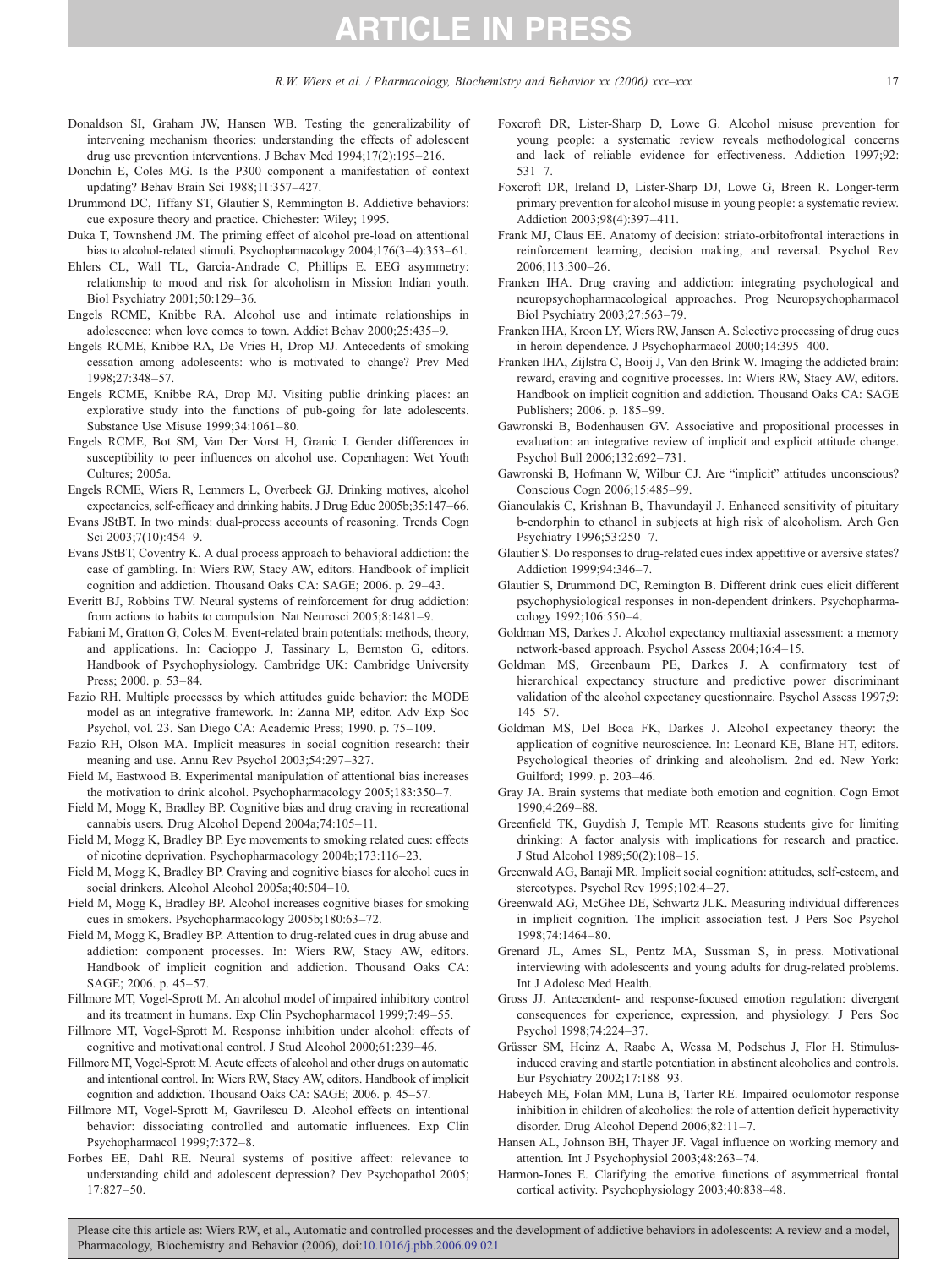- <span id="page-17-0"></span>Harmon-Jones E. Contributions from research on anger and cognitive dissonance to understanding the motivational functions of asymmetrical frontal brain activity. Biol Psychol 2004;67:51–76.
- Harmon-Jones E, Allen JJB. Behavioral activation sensitivity and resting frontal EEG asymmetry: Covariation of putative indicators related to risk for mood disorders. J Abnorm Psychol 1997;106:159–63.
- Harmon-Jones E, Sigelman J. State anger and prefrontal brain activity: evidence that insult-related relative left-prefrontal activation is associated with experienced anger and aggression. J Pers Soc Psychol 2001;80:797–803.
- Harvey AG, Watkins E, Mansell W, Shafran R. Cognitive behavioural processes across psychological disorders: a transdiagnostic approach to research and treatment. Oxford UK: Oxford Univ Press; 2004.
- Havermans RC, Jansen A. Increasing the efficacy of cue exposure treatment in preventing relapse of addictive behavior. Addict Behav 2003;28:989–94.
- Henderson MJ, Goldman MS, Coovert MD, Carnevalla N. Covariance structure models of expectancy. J Stud Alcohol 1994;55(3):315–26.
- Herrmann MJ, Weijers HG, Wiesbeck GA, Aranda D, Boning J, Fallgatter AJ. Event-related potentials and cure-reactivity in alcoholism. Alcohol Clin Exp Res 2000;24(11):1724–9.
- Herrmann MJ, Weijers HG, Wiesbeck GA, Boning J, Fallgatter AJ. Alcohol cuereactivity in heavy and light social drinkers as revealed by event-related potentials. Alcohol Alcohol 2001;36(6):588–93.
- Hicks BM, Krueger RF, Iacono WG, McGue M, Patrick CJ. Family transmission and heritability of externalizing disorders: a twin-family study. Arch Gen Psychiatry 2004;61:922–8.
- Hogarth L, Duka T, in press. Human nicotine conditioning requires explicit contingency awareness: is addictive behaviour cognitively mediated? Psychopharmacology.
- Hogarth L, Dickinson A, Duka T. Explicit knowledge of stimulus–outcome contingencies and stimulus control of selective attention and instrumental action in human smoking behaviour. Psychopharmacology (Berl). 2005; 177(4):428–37.
- Holroyd CB, Coles MGH. The neural basis of human error processing: reinforcement learning, dopamine, and the error-related negativity. Psychol Rev 2002;109:679–709.
- Houben K, Wiers RW. Assessing implicit alcohol associations with the IAT: fact or artifact? Addict Behav 2006a;31(8):1346-13.
- Houben K, Wiers RW. A test of the salience asymmetry interpretation of the Alcohol-IAT. Exp Psychol 2006b;53:292–300.
- Huijding J, De Jong PJ. Specific predictive power of automatic spider-related affective associations for controllable and uncontrollable fear responses toward spiders. Behav Res Ther 2006;44(2):161–76.
- Iacono WG, Carlson SR, Malone SM, McGue M. P300 event-related potential amplitude and the risk for disinhibitory disorders in adolescent boys. Arch Gen Psychiatry 2002;59:750–7.
- Ingjaldsson JT, Thayer JF, Laberg JC. Craving for alcohol and pre-attentive processing of alcohol stimuli. Int J Psychophysiol 2003;49:29–39.
- Isenberg DJ. Levels of analysis of pluralistic ignorance phenomena: The case of receptiveness to interpersonal feedback. J Appl Soc Psychol 1980;10(6): 457–67.
- Ito TA, Larsen JT, Smith K, Cacioppo JT. Negative information weighs more heavily on the brain: the negativity bias in evaluative categorization. J Pers Soc Psychol 1998;75:887–900.
- Jentsch JD, Taylor JR. Impulsivity resulting from frontostriatal dysfunction in drug abuse: Implications for the control of behavior by reward-related stimuli. Psychopharmacology 1999;146(4):373–90.
- Jones BT, McMahon J. Alcohol motivations as outcome expectancies. In: Miller WR, Heather N, editors. Treating addictive behaviors. Applied Clinical Psychology, 2nd ed.New York: Plenum Press; 1998. p. 75–91.
- Jones BT, Schulze D. Alcohol-related words of positive affect are more accessible in social drinkers' memory than are other words when sip-primed by alcohol. Addict Res 2000;8:221–32.
- Jones BT, Corbin W, Fromme K. A review of expectancy theory and alcohol consumption. Addiction 2001;91:57–72.
- Jones BC, Jones BT, Blundell L, Bruce G. Social users of alcohol and cannabis who detect substance-related changes in a change blindness paradigm report higher levels of use than those detecting substance-neutral changes. Psychopharmacology 2002;165:93–6.
- Jones BT, Jones BC, Smith H, Copley N. A flicker paradigm for inducing change blindness reveals alcohol and cannabis information processing biases in social users. Addiction 2003a;98:235–44.
- Jones BT, Jones BC, Smith H, Copley N. A flicker paradigm for inducing change blindness reveals alcohol and cannabis information processing biases in social users. Addiction 2003b;98:235–44.
- Jones BT, Bruce G, Livingstone S, Reed E. Alcohol-related attentional bias in problem drinkers with the flicker change blindness paradigm. Psychol Addict Behav 2006;20(2):171–7.
- Kahneman D. A perspective on judgment and choice: mapping bounded rationality. Am Psychol 2003;58:697–720.
- Kalivas PW, Volkow ND. The neural basis of addiction: a pathology of motivation and choice. Am J Psychiatry 2005;162:1403–13.
- Kambouropoulos N, Staiger PK. The influence of sensitivity to reward on reactivity to alcohol-related cues. Addiction 2001;96(8):1175–85.
- Kelly AB, Masterman PW, Marlatt GA, in press. Alcohol related associative strength and drinking behaviors: Concurrent and prospective relationships. Drug Alcohol Rev.
- Knibbe RA, Van de Goor I, Drop MJ. Contextual influences on young people's drinking rates in public drinking places: an observational study. Addict Res 1993;1:269–78.
- Koob GF, Le Moal M. Drug abuse: hedonic homeostatic dysregulation. Science 1997;278(5335):52–8.
- Krank MD, Swift R. Unconscious influences of specific memories on alcohol outcome expectancies. Alcohol Clin Exp Res 1994;18:423.
- Krank M, Wall A, Stewart SH, Wiers RW, Goldman MS. Context effects on alcohol cognitions. Alcohol Clin Exp Res 2005;29:196–206.
- Lang PJ. The emotion probe. Studies of motivation and attention. Am Psychol 1995;50:372–85.
- Lang PJ, Bradley MM, Cuthbert BN. Emotion, attention, and the startle reflex. Psychol Rev 1990;97:377–95.
- Larimer ME, Turner AP, Mallett KA, Geisner IM. Predicting drinking behavior and alcohol-related problems among fraternity and sorority members: examining the role of descriptive and injunctive norms. Psychol Addict Behav 2004;18(3):203–12.
- Lifrak PD, Alterman AI, O'Brien CP, Volpicelli JR. Naltrexone for alcoholic adolescents. Am J Psychiatry 1997;154(3):439–40.
- Logan GD. On the ability to inhibit thought and action: a user's guide to the stop-signal paradigm. In: Dagehbach D, Carr TH, editors. Inhibitory processes in attention, memory, and language. San Diego CA: Academic Press; 1994. p. 188–240.
- Logan GD. An instance theory of attention and memory. Psychol Rev 2002;109 (2):376–400.
- Logan GD, Cowan WB, Davis KA. On the ability to inhibit thought and action: a model and a method. J Exp Psychol 1984;10:276–91.
- London ED, Ernst M, Grant S, Bonson K, Weinstein A. Orbitofrontal cortex and human drug abuse: functional imaging. Cereb Cortex 2000;10:  $340 - 2.$
- Lubman DI, Peters LA, Mogg K, Bradley DP, Deakin JFW. Attentional bias for drug cues in opiate dependence. Psychol Med 2000;30:169–75.
- Lubman DI, Yucel M, Pantelis C. Addiction, a condition of compulsive behaviour? Neuroimaging and neuropsychological evidence of inhibitory dysregulation. Addiction 2004;99(12):1491–502.
- Luciana M, Nelson CA. The functional emergence of prefrontally-guided working memory systems in four- to eight-year-old children. Neuropsychologia 1998;36:273–93.
- Luciana M, Conklin HM, Hooper CJ, Yarger RS. The development of nonverbal working memory and executive control processes in adolescents. Child Dev 2005;76:697–712.
- Luna B, Sweeney JA. The emergence of collaborative brain function: fMRI studies of the development of response inhibition. Ann N Y Acad Sci 2004;1021:296–309.
- Luna B, Thulborn KR, Munoz DP, Merriam EP, Garver KE, Minshew NJ, et al. Maturation of widely distributed brain function subserves cognitive development. Neuroimage 2001;13:786–93.
- Lynam DR, Milich R, Zimmerman R, Novak SP, Logan TK, Martin C, et al. Project DARE: no effects at 10 year follow up. J Consult Clin Psychol 1999;67:590–3.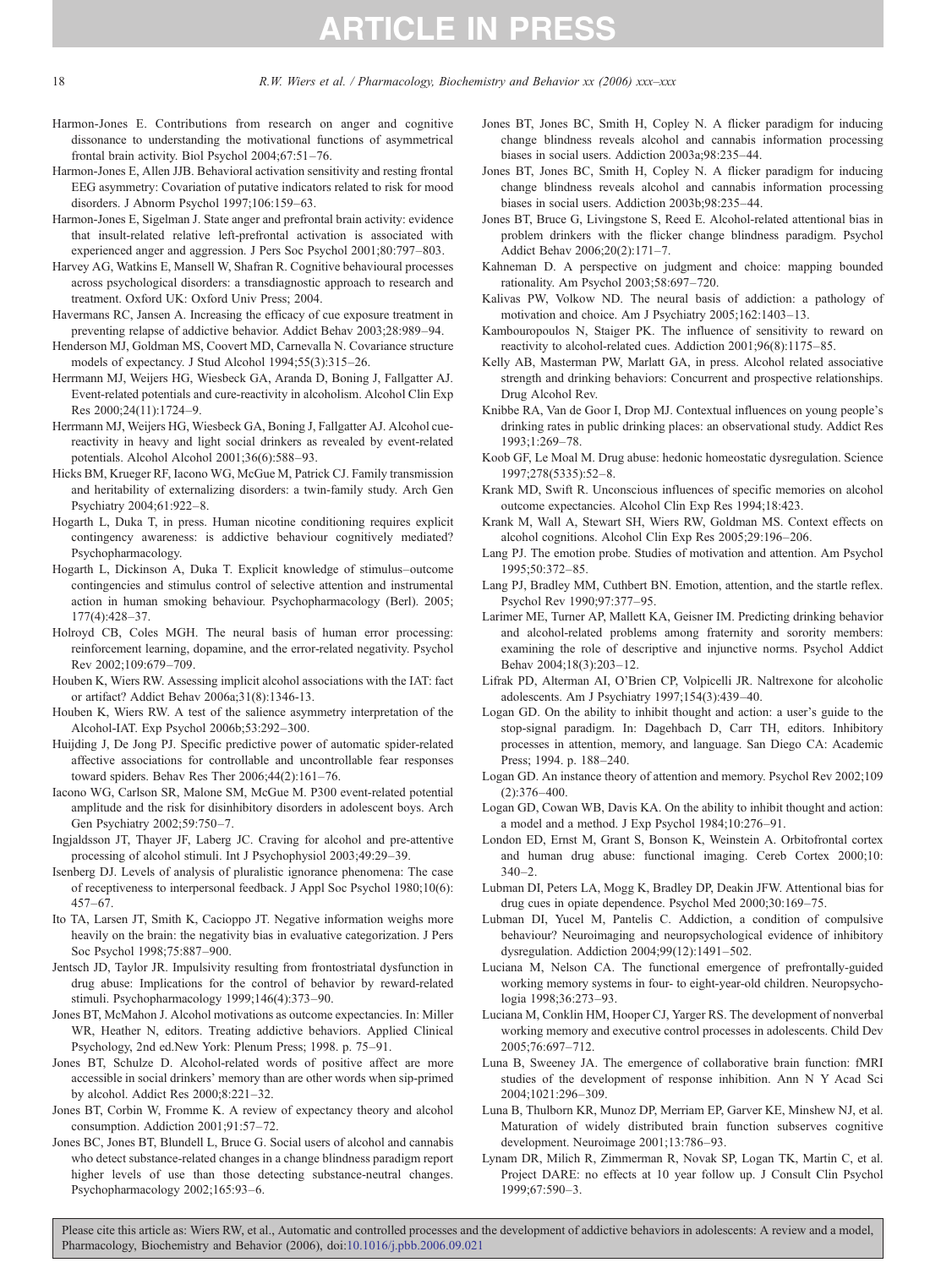- <span id="page-18-0"></span>Macrae CN, Bodenhausen GV, Schloersheidt AM, Milne AB. Tales of the unexpected: executive function and person perception. J Pers Soc Psychol 1999;76:200–13.
- Maggs JL, Schulenberg J. Reasons to drink and not to drink: altering trajectories of drinking through an alcohol misuse prevention program. Appl Dev Sci 1998;2(1):48–60.
- Mann LM, Chassin L, Sher KJ. Alcohol expectancies and the risk for alcoholism. J Consult Clin Psychol 1987;55:411–7.
- Marlatt GA, Baer JS, Kivlahan DR, Dimeff LA, Larimer ME, Quigley LA, Somers JM, Williams E. Screening and brief intervention for high-risk college student drinkers: results from a 2-year follow-up assessment. J Consult Clin Psychol 1998;66:604–15.
- McCambridge J, Strang J. The efficacy of single-session motivational interviewing in reducing drug consumption and perceptions of drug-related risk and harm among young people: Results from a multi-site cluster randomized trial. Addiction 2004;99:39–52.
- MacKinnon DP, Johnson CA, Pentz MA, Dwyer JH, Hansen WB, Flay BR, et al. Mediating mechanisms in a school-based drug prevention program: first-year effects of the Midwestern Prevention Project. Health Psychol 1991;10(3):164–72.
- Merikle PM, Daneman M. Psychological investigations of unconscious perception. J Conscious Stud 1998;5(1):5–18.
- Merikle PM, Smilek D, Eastwood JD. Perception without awareness: perspectives from cognitive psychology. Cognition 2001;79(1–2):115–34.
- Metcalfe J, Mischel A. Hot/cool-system analysis of delay of gratification: dynamics of willpower. Psychol Rev 1999;106:3–19.
- Metrik J, McCarthy DM, Frissell KC, MacPherson L, Brown SA. Adolescent alcohol reduction and cessation expectancies. J Stud Alcohol 2004;65:217–26.
- Miller WR. Why do people change addictive behavior? Addiction 1998;93: 163–72.
- Miller WR, Rollnick S. Motivational interviewing. Preparing people for a change. Second edition. NY: The Guilford Press; 2002.
- Miyake A, Naomi FP, Emerson MJ, Witzki AH, Howerter A, Wager TD. The unity and diversity of executive functions and their contributions to complex "frontal lobe" tasks: a latent variable analysis. Cognit Psychol 2000;41:49–100.
- Mogg K, Bradley BP. A cognitive–motivational analysis of anxiety. Behav Res Ther 1998;36:809–48.
- Mogg K, Bradley BP, Hyare H, Lee S. Selective attention to food-related stimuli in hunger: are attentional biases specific to emotional and psychopathological states, or are they also found in normal drive states? Behav Res Ther 1998;36:227–37.
- Mogg K, Bradley BP, Field M, De Houwer J. Eye movements to smoking-related pictures in smokers: relationship between attentional biases and implicit and explicit measures of stimulus valence. Addiction 2003;98:825–36.
- Mogg K, Field M, Bradley BP. Attentional and approach biases for smoking cues in smokers: an investigation of competing theoretical views of addiction. Psychopharmacology 2005;180:333–41.
- Monti PM, Colby SM, Barnett NP, Spirito A, Rohsenow DJ, Myers M, et al. Brief intervention for harm reduction with alcohol-positive older adolescents in a hospital emergency department. J Consult Clin Psychol 1999;67: 989–94.
- Monti PM, Miranda Jr R, Nixon K, Sher KJ, Swartzwelder HS, Tapert SF, et al. Adolescence: booze, brains, and behavior. Alcohol Clin Exp Res 2005;29  $(2):207-20.$
- Moors A, De Houwer J. Automaticity: a theoretical and conceptual analysis. Psychol Bull 2006;132(2):297–326.
- Mucha RF, Pauli P, Weyers P. Psychophysiology and implicit cognition in drug use: significance and measurement of motivation for drug use with emphasis on startle tests. In: Wiers RW, Stacy AW, editors. Handbook of implicit cognition and addiction. Thousand Oaks CA: SAGE; 2006. p. 201–14.
- Nagoshi CT, Nakata T, Sasano K, Wood MD. Alcohol norms, expectancies, and reasons for drinking and alcohol use in a U.S. versus a Japanese college sample. Alcohol Clin Exp Res 1994;18(3):671–8.
- Namkoong K, Lee E, Lee CH, Lee BO, An SK. Increased P3 amplitudes induced by alcohol-related pictures in patients with alcohol dependence. Alcohol Clin Exp Res 2004;28(9):1317–23.
- Nelson DL, Goodmon LB. Experiencing a word can prime its accessibility and its associative connections to related words. Mem Cognit 2002;30(3):380–98.
- Nelson DL, McEvoy CL, Dennis S. What is free association and what does it measure? Mem Cognit 2000;28(6):887–99.
- Newlin DB, Thompson JB. Alcohol challenge with sons of alcoholics: a critical review and analysis. Psychol Bull 1990;108:383–402.
- NIAAA. Alcohol and development in youth: a multidisciplinary overview. Alcohol Res Health 2005;28.
- Niederhofer H, Staffen W, Mair A. Comparison of naltrexone and placebo in treatment of alcohol dependence of adolescents. Alcohol Treat Q 2003;21  $(2):87-95.$
- Norman DA, Shallice T. Attention to action: willed and automatic control of behavior. In: Davidson RJ, Schwartz GE, Shapiro D, editors. Consciousness and self-regulation: Advances in research, vol. IV. NY: Plenum Press; 1986.
- Ochsner KN, Gross JJ. The cognitive control of emotion. Trends Cogn Sci 2005;9:242–9.
- Ohman A. Automaticity and the amygdala: nonconscious responses to emotional faces. Curr Dir Psychol Sci 2002;11(2):62–6.
- 'Gorman HJ. The discovery of pluralistic ignorance: an ironic lesson. J Hist Behav Sci 1986;22(4):333–47.
- Oosterlaan J, Logan GD, Sergeant JA. Response inhibition in ADHD, CD, comorbid ADHD +CD, anxious and normal children: a meta-analysis of studies with the stop task. J Child Psychol Psychiatry 1998;39:411–25.
- Orlando M, Ellickson PL, McCaffrey DF, Longshore DL. Mediation analysis of a school-based drug prevention program: effects of Project ALERT. Prev Sci 2005;6(1):35–46.
- Palfai TP. Automatic processes in the self-regulation of addictive behaviors. In: Wiers RW, Stacy AW, editors. Handbook of implicit cognition and addiction. Thousand Oaks CA: SAGE; 2006. p. 411–24.
- Palfai TP, Ostafin BD. Alcohol-related motivational tendencies in hazardous drinkers: Assessing implicit response tendencies using the modified IAT. Behav Res Ther 2003;41:1149–62.
- Palfai TP, Monti PM, Ostafin B, Hutchison K. Effects of nicotine deprivation on alcohol-related information processing and drinking behavior. J Abnorm Psychol 2000;109:96–105.
- Payne BK. Conceptualizing control in social cognition: how executive functioning modulates the expression of automatic stereotyping. J Pers Soc Psychol 2005;89:488–503.
- Pessoa L, Japee S, Ungerleider LG. Visual awareness and the detection of fearful faces. Emotion 2005a;5(2):243–7.
- Pessoa L, Padmala S, Morland T. Fate of unattended fearful faces in the amygdala is determined by both attentional resources and cognitive modulation. Neuroimage 2005b;28(1):249–55.
- Pessoa L, Japee S, Sturman D, Ungerleider LG. Target visibility and visual awareness modulate amygdala responses to fearful faces. Cereb Cortex 2006;16(3):366–75.
- Peterson JB, Pihl RO, Gianoulakis C, Conrod P, Finn PR, Stewart DG, LeMarquand DG, Buce KR. Ethanol-induced change in cardiac and endogenous opiate function and risk for alcoholism. Alcohol Clin Exp Res 1996;20:1542–52.
- Pihl RO, Bruce KR. Cognitive impairments in children of alcoholics. Alcohol Health Res World 1995;19:142–7.
- Pihl RO, Peterson J, Finn P. An heuristic model for the inherited predispostion to alcoholism. Psychol Addict Behav 1990;4:12–25.
- Polich J, Pollock VE, Bloom FE. Meta-analysis of P300 amplitude from males at risk for alcoholism. Psychol Bull 1994;115:55–73.
- Porjesz B, Begleiter H. Genetic basis of event-related potentials and their relationship to alcoholism and alcohol use. J Clin Neurophysiol 1998;15: 44–57.
- Porjesz B, Rangaswamy M, Kamarajan C, Jones KA, Padmanabhapillai A, Begleiter H. The utility of neurophysiological markers in the study of alcoholism. Clin Neurophysiol 2005;116:993–1018.
- Prestwich A, Conner M, Lawton RJ. Implementation intentions: can they be used to prevent and treat addiction? In: Wiers RW, Stacy AW, editors. Handbook of implicit cognition and addiction. Thousand Oaks CA: SAGE; 2006. p. 455–69.
- Quigley BM, Collins RL. The modeling of alcohol consumption: a metaanalytic review. J Stud Alcohol 1999;60:90–8.
- Ratsma JE, Van der Stelt O, Schoffelmeer ANM, Westerveld A, Gunning WB. P3 event-related potential, dopamine D2 receptor A1 allele, and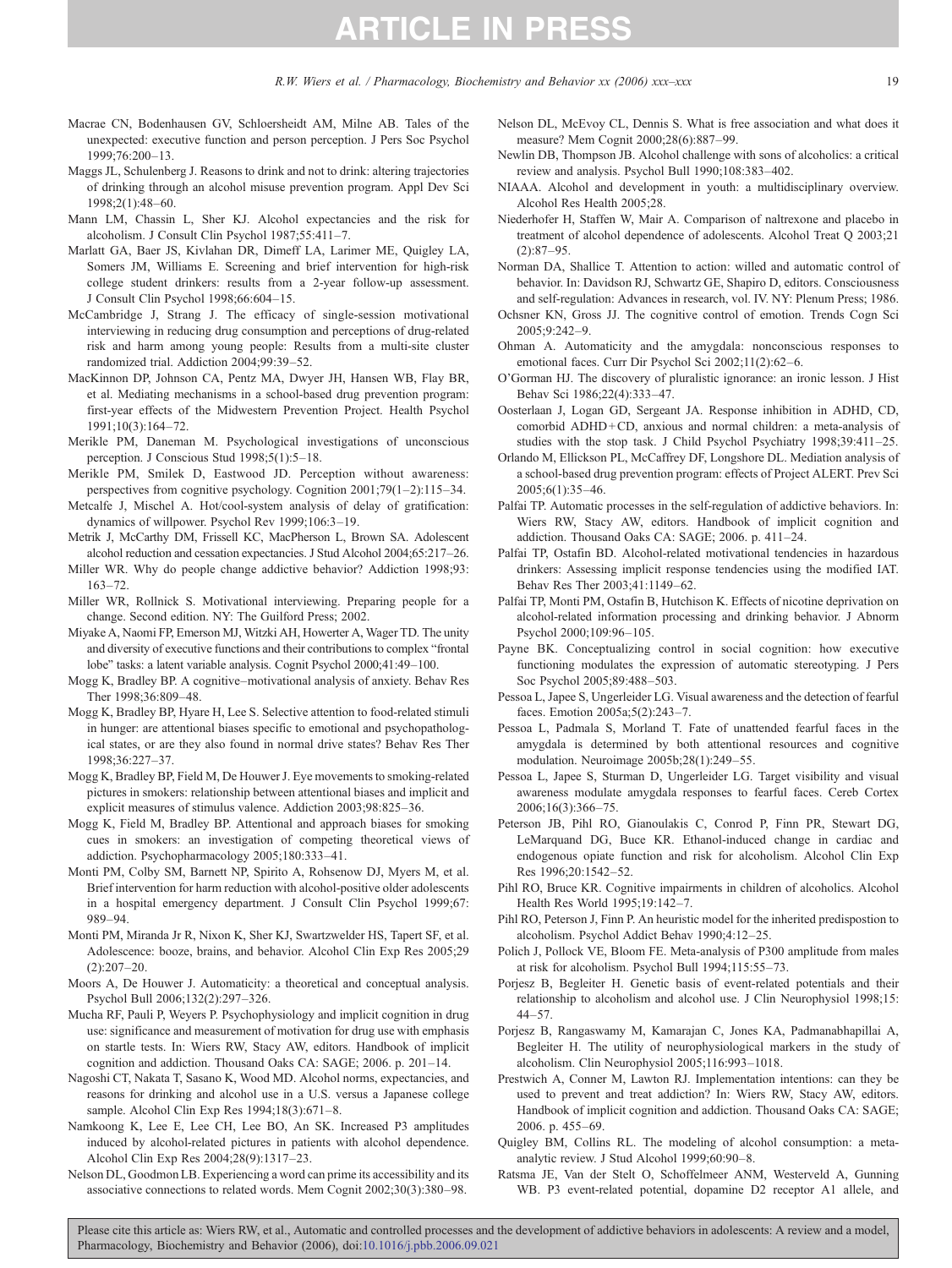<span id="page-19-0"></span>sensation-seeking in adult children of alcoholics. Alcohol Clin Exp Res 2001;25:960–7.

- Reeves DW, Draper TW. Abstinence or decreasing consumption among adolescents: importance of reasons. Int J Addict 1984;19(7):819–25.
- Ridderinkhof R, de Vlugt Y, Bramlage A, Spaan M, Elton M, Snel J, Band GPH. Alcohol consumption impairs detection of performance errors in mediofrontal cortex. Science 2002;298:2209–11.
- Robinson TE, Berridge KC. The neural basis of drug craving: an incentivesensitization theory of addiction. Brain Res Rev 1993;18:247–91.
- Robinson TE, Berridge KC. Addiction. Annu Rev Psychol 2003;54:25–53.
- Ross L, Greene D, House P. The false consensus effect: an egocentric bias in social perception and attribution processes. J Exp Soc Psychol 1977;13 (3):279–301.
- Rothermund K, Wentura D. Underlying processes in the Implicit Association Test (IAT): dissociating salience from associations. J Exp Psychol Gen 2004;133:139–65.
- Rubia K, Overmeyer ET, Brammer M, Williams SCR, Simmons A, Andrew C, et al. Functional frontalisation with age: mapping neurodevelopmental trajectories with fMRI. Neurosci Biobehav Rev 2000;24:13–9.
- Rudman LA. Sources of implicit attitudes. Curr Dir Psychol Sci 2004;13:79–82.
- Schuckit MA. Biological, psychological and environmental predictors of the alcoholism risk: a longitudinal study. J Stud Alcohol 1998;59:485–94.
- Schuckit MA, Smith TL. An 8-year followup of 450 sons of alcoholic and control subjects. Arch Gen Psychiatry 1996;53:202–10.
- Schuckit MA, Smith TL, Danko GP, Anderson KG, Brown SA, Kuperman S, et al. Evaluation of a level of response to alcohol-based structural equation model in adolescents. J Stud Alcohol 2005;66(2):174–84.
- Segalowitz SJ, Davies PL. Charting the maturation of the frontal lobe: an electrophysiological strategy. Brain Cogn 2004;55:116–33.
- Schupp HT, Cuthbert BN, Bradley MM, Cacioppo JT, Ito T, Lang PJ. Affective picture processing: the late positive potential is modulated by motivational relevance. Psychophysiology 2000;37(2):257–61.
- Schweinsburg AD, Paulus MP, Barlett VC, Killeen LA, Caldwell LC, Pulido C, et al. An fMRI study of response inhibition in youths with a family history of alcoholism. In: Dahl RE, Spear LP, editors. Adolescent brain development: vulnerabilities and opportunities. New York, NY, US: New York Academy of Sciences; 2004. p. 391–4.
- Shanks DR, St. John MF. Implicit learning: what does it all mean? Behav Brain Sci 1996;19(3):557–8.
- Sher KJ. Stress response dampening. In: Blane HT, Leonard KE, editors. Psychological theories of drinking and alcoholism. New York: Guilford; 1987. p. 227–71.
- Sher KJ. Children of alcoholics, a critical appraisal of theory and research. Chicago: University of Chicago Press; 1991.
- Sher KJ, Epler AJ. Alcoholic denial: self-awareness and beyond. In: Beitman B, Nair J, editors. Self-awareness deficits in psychiatric patients: neurobiology, assessment, and treatment. New York: W.W. Norton; 2004. p. 184–212.
- Sher KJ, Wood PK. Methodological issues in conducting prospective research on alcohol-related behavior. In: Bryant K, Windle M, West S, editors. The Science of prevention. Washington: APA; 1997.
- Sher KJ, Walitzer KS, Wood PK, Brent EE. Characteristics of children of alcoholics: putative risk factors, substance use and abuse and psychopathology. J Abnorm Psychol 1991;100:427–48.
- Sher KJ, Wood MD, Wood PK, Raskin G. Alcohol outcome expectancies and alcohol use: a latent variable cross-lagged panel study. J Abnorm Psychol 1996;105:561–74.
- Sher KJ, Trull TJ, Bartholow BD, Veith A. Personality and alcoholism: Issues, methods, and etiological processes. In: Leonard KE, Blane HT, editors. Psychological theories of drinking and alcoholism. 2nd ed. New York: Guilford Press; 1999. p. 54–105.
- Sherman S, Rose JS, Koch K, Presson CC, Chassin L. Implicit and explicit attitudes toward cigarette smoking: the effects of context and motivation. J Soc Clin Psychol 2003;22:13–39.
- Slicker EK. University students' reasons for not drinking: relationship to alcohol consumption level. J Alcohol Drug Educ 1997;42(2):83–102.
- Smith ER, DeCoster J. Dual process models in social and cognitive psychology: conceptual integration and links to underlying memory systems. Pers Soc Psychol Rev 2000;4:108–31.
- Spalding LR, Hardin CD. Unconscious unease and self-handicapping: Behavioral consequences of individual differences in implicit and explicit self-esteem. Psychol Sci 1999;10:535–9.
- Stacy AW. Memory activation and expectancy as prospective predictors of alcohol and marihuana use. J Abnorm Psychol 1997;106:61–73.
- Stacy AW, Wiers RW, in press. An implicit cognition, associative memory framework for addiction. In: Munafo MR, Albero IP (Eds.). Cognition and addiction. NY: Oxford University Press.
- Stacy AW, Ames SL, Sussman S, Dent CW. Implicit cognition in adolescent drug use. Psychol Addict Behav 1996;10:190–203.
- Stacy AW, Ames SL, Knowlton B. Neurologically plausible distinctions in cognition relevant to drug use etiology and prevention. Subst Use Misuse 2004;39:1571–623.
- Stacy AW, Ames SL, Grenard J. Word association tests of associative memory and implicit processes: theoretical and assessment issues. In: Wiers RW, Stacy AW, editors. Handbook of implicit cognition and addiction. Thousand Oaks CA: SAGE; 2006. p. 75–90.
- Stangor C, McMillan D. Memory for expectancy-congruent and expectancyincongruent information: a review of the social and social-developmental literatures. Psychol Bull 1992;111:42–61.
- Stewart SH, Conrod PJ, Marlatt GA, Comeau MN, Thush C, Krank M. New developments in prevention and early intervention for alcohol abuse in youths. Alcohol Clin Exp Res 2005;29:278–86.
- Strack F, Deutsch R. Reflective and impulsive determinants of social behavior. Pers Soc Psychol Rev 2004;3:220–47.
- Stritzke WGK, Butt JCM. Motives for not drinking alcohol among Australian adolescents: development and initial validation of a five-factor scale. Addict Behav 2001;26(5):633–49.
- Stritzke WGK, Breiner MJ, Curtin JJ, Lang A. Assessment of substance cue reactivity: advances in reliability, specificity and validity. Psychol Addict Behav 2004;18:148–59.
- Stormark KM, Laberg JC, Nordby H, Hugdahl K. Alcoholics' selective attention to alcohol stimuli: automated processing? J Stud Alcohol 2000;61:18–23.
- Stroop JR. Studies of interference in serial verbal reactions. J Exp Psychol 1935;18:643–62.
- Suls J, Green P. Pluralistic ignorance and college student perceptions of genderspecific alcohol norms. Health Psychol 2003;22:479–86.
- Suls J, Wan CK, Sanders GS. False consensus and false uniqueness in estimating the prevalence of health-protective behaviors. J Appl Soc Psychol 1988;18  $(1):66-79.$
- Sutton SK, Davidson RJ. Prefrontal brain asymmetry: a biological substrate of the behavioral approach and inhibition systems. Psychol Sci 1997;8:204–10.
- Tait RJ, Hulse GK. A systematic review of the effectiveness of brief interventions with substance using adolescents by type of drug. Drug Alcohol Rev 2003;22(3):337–46.
- Tait RJ, Hulse GK. Adolescent substance use and hospital presentations: a record linkage assessment of 12-month outcomes. Drug Alcohol Depend 2005;79(3):365–71.
- Tapert SF, Cheung EH, Brown GG, Frank LR, Paulus MP, Schweinsburg AD, et al. Neural response to alcohol stimuli in adolescents with alcohol use disorder. Arch Gen Psychiatry 2003;60(7):727–35.
- Tapert SF, Brown GG, Baratta MV, Brown SA. fMRI BOLD response to alcohol stimuli in alcohol dependent young women. Addict Behav 2004;29:33–50.
- Thayer JF, Lane RD. A model of neurovisceral integration in emotion regulation and dysregulation. J Affect Disord 2000;61:201–16.
- Thush C, Wiers RW. Explicit and implicit alcohol-related cognitions and the prediction of current and future drinking in adolescents. Addict Behav [in press].
- Thush C, Wiers RW, Theunissen N, van den Bosch J, Opdenacker J, Van Empelen P, et al. A randomized clinical trial of a targeted prevention to moderate alcohol use and alcohol-related problems in adolescents at risk for alcoholism. Pharmacol Biochem Behav [this issue]. doi:10.1016/j.pbb. 2006.07.023.
- Townshend JM, Duka T. Attentional bias associated with alcohol cues: differences between heavy and occasional social drinkers. Psychopharmacology 2001;157(1):67–74.
- Urberg KA, Luo Q, Pilgrim C, Degirmencioglu SM. A two-stage model of peer influence in adolescent substance use: individual and relationship-